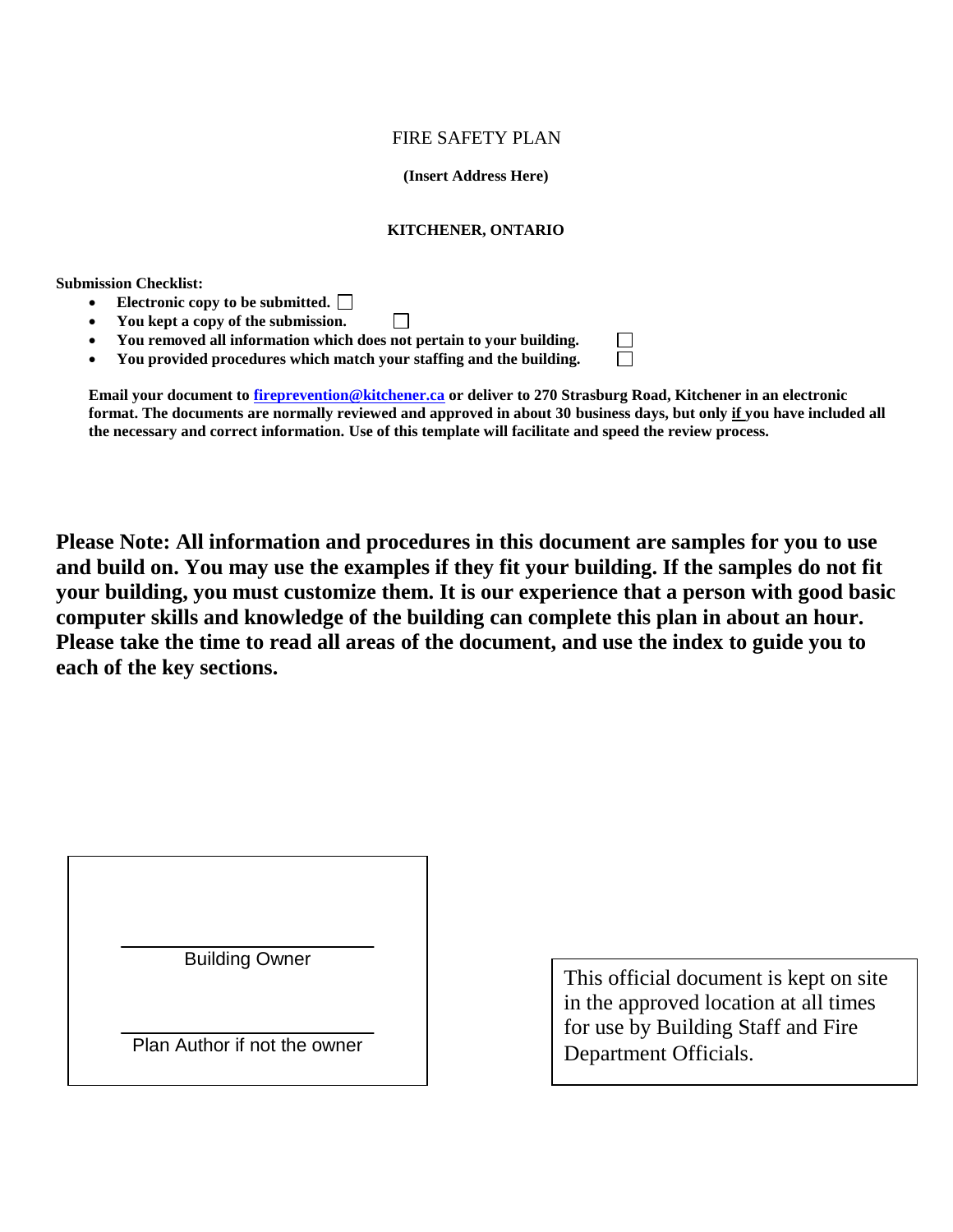| Procedures for Evacuation of Persons Requiring Assistance (Staff present full-time)7     |  |
|------------------------------------------------------------------------------------------|--|
| Procedures for Evacuation of Persons Requiring Assistance (Staff not present full-time)7 |  |
|                                                                                          |  |
|                                                                                          |  |
|                                                                                          |  |
|                                                                                          |  |
|                                                                                          |  |
|                                                                                          |  |
|                                                                                          |  |
|                                                                                          |  |
|                                                                                          |  |
|                                                                                          |  |
|                                                                                          |  |
|                                                                                          |  |
|                                                                                          |  |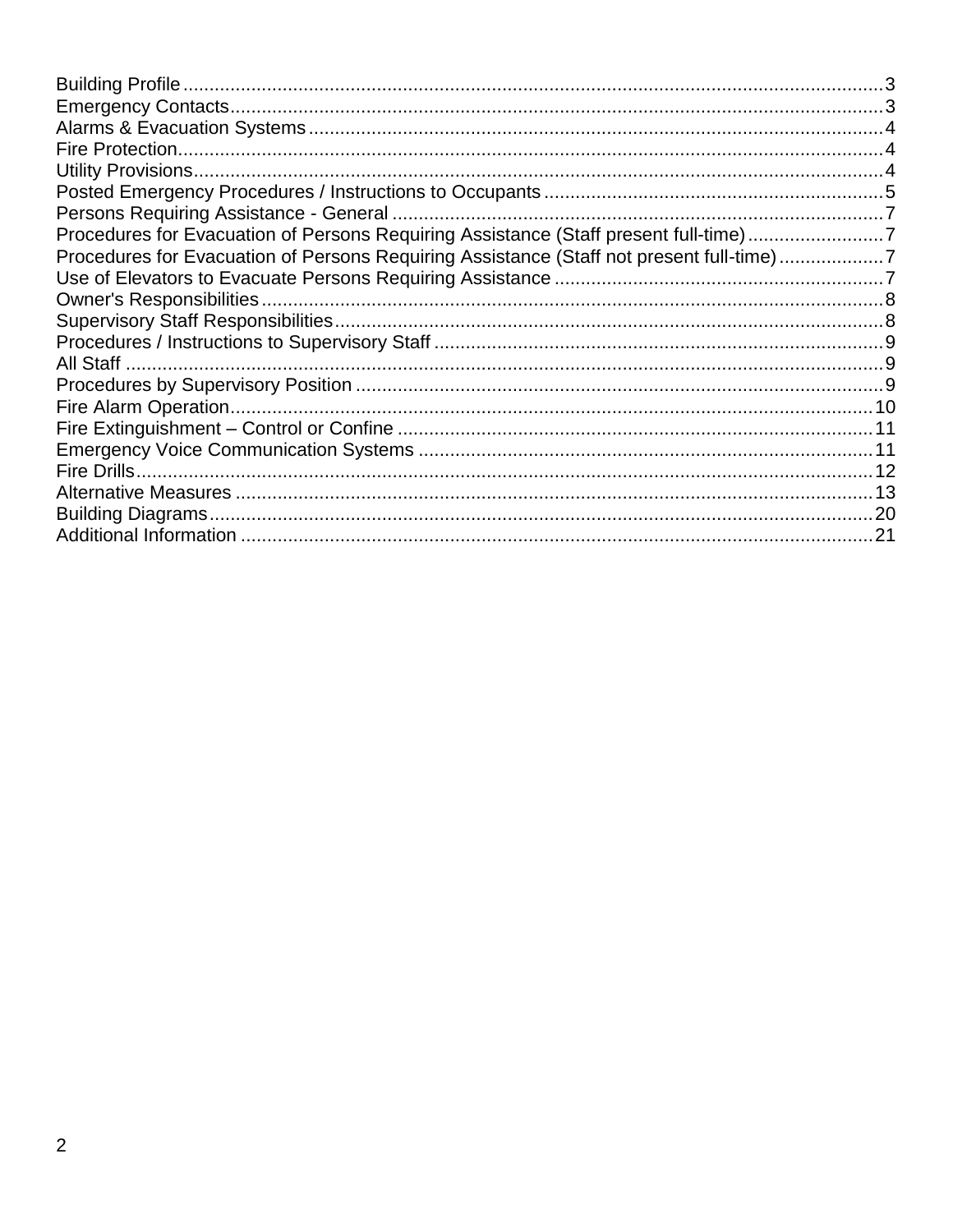## <span id="page-2-0"></span> **Building Profile**

| <b>Building Information</b>                      |                                         |                      |  |                  |           |
|--------------------------------------------------|-----------------------------------------|----------------------|--|------------------|-----------|
| Address:                                         |                                         |                      |  |                  |           |
| City: Kitchener                                  |                                         |                      |  | Postal Code:     |           |
| Number of Stories:                               |                                         |                      |  | Number of Units: |           |
| <b>Building Access</b>                           |                                         |                      |  |                  |           |
| Lock Box provided for firefighter use.           |                                         |                      |  | Location:        |           |
| <b>Entry Code</b>                                |                                         |                      |  |                  |           |
| <b>Onsite Building Information</b>               |                                         |                      |  |                  |           |
| Fire Safety Plan                                 |                                         | <b>Revised Date:</b> |  |                  | Location: |
| Occupants requiring assistance list.             |                                         | <b>Revised Date:</b> |  |                  | Location: |
| <b>Maintenance Documents</b>                     |                                         |                      |  | Location:        |           |
| Meeting Place Location:                          |                                         |                      |  |                  |           |
|                                                  |                                         |                      |  |                  |           |
| <b>Occupants</b>                                 |                                         |                      |  |                  |           |
| Residents/Occupants:                             | Total Number of Occupants Day:          |                      |  |                  |           |
|                                                  | <b>Total Number of Occupants Night:</b> |                      |  |                  |           |
| <b>Supervisory Staff:</b>                        | Daytime Total Number:                   |                      |  |                  |           |
| (Only those staff on<br>shift or resident in the | <b>Afternoon Total Number:</b>          |                      |  |                  |           |
| Overnight Total Number:<br>building should be    |                                         |                      |  |                  |           |
| included in the count.)                          |                                         |                      |  |                  |           |

## <span id="page-2-1"></span> **Emergency Contacts**

| <b>Owner Information</b>                                                                                                              |        |          |  |         |  |
|---------------------------------------------------------------------------------------------------------------------------------------|--------|----------|--|---------|--|
| Name:                                                                                                                                 | Phone: | Res: (   |  | Cell: ( |  |
|                                                                                                                                       |        |          |  |         |  |
| Address:                                                                                                                              |        | $Bus:$ ( |  | Ext:    |  |
|                                                                                                                                       |        |          |  |         |  |
|                                                                                                                                       |        | $Fax:$ ( |  | Pager:( |  |
|                                                                                                                                       |        | Email:   |  |         |  |
|                                                                                                                                       |        |          |  |         |  |
| <b>Keyholders</b>                                                                                                                     |        |          |  |         |  |
| (Someone other than the owner who may provide the Fire Department access to the building.)                                            |        |          |  |         |  |
| 1.                                                                                                                                    |        |          |  |         |  |
| Name:                                                                                                                                 | Phone: | Res: (   |  | Cell:(  |  |
| Position:                                                                                                                             |        | Bus: 0   |  | Ext:    |  |
| Address:                                                                                                                              |        | Fax: $($ |  | Pager:( |  |
|                                                                                                                                       |        |          |  |         |  |
| 2.                                                                                                                                    |        |          |  |         |  |
| Name:                                                                                                                                 | Phone: | Res: (   |  | Cell:(  |  |
| Position:                                                                                                                             |        | Bus: 0   |  | Ext:    |  |
| Address:                                                                                                                              |        | Fax: $($ |  | Pager:( |  |
|                                                                                                                                       |        |          |  |         |  |
| <b>Contractors - Service Company</b>                                                                                                  |        |          |  |         |  |
| This is <b>your</b> contractor or fire alarm company personnel to be contacted in the event of problems requiring fire alarm or other |        |          |  |         |  |
| maintenance at this building.                                                                                                         |        |          |  |         |  |
| Name:                                                                                                                                 | Phone: | $Res:$ ( |  | Cell:(  |  |
| Position:                                                                                                                             |        | Bus: 0   |  | Ext:    |  |
| Address:                                                                                                                              |        | Fax: $($ |  | Pager:( |  |
|                                                                                                                                       |        |          |  |         |  |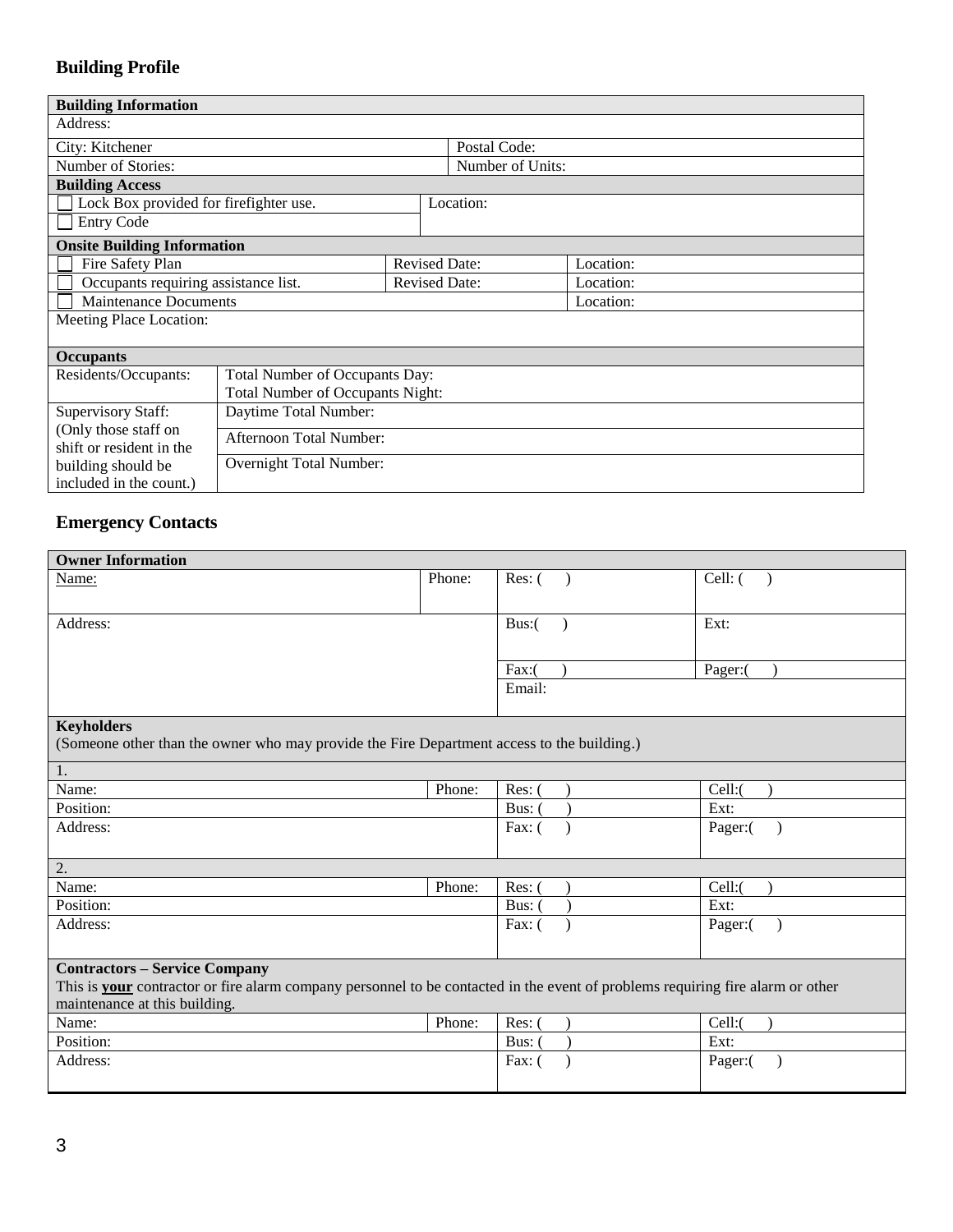## <span id="page-3-0"></span> **Alarms & Evacuation Systems**

| <b>Alarm Systems</b>                                                                              |                                                          |  |  |  |  |
|---------------------------------------------------------------------------------------------------|----------------------------------------------------------|--|--|--|--|
| Type of Alarm (Check the appropriate box below. Leave blank if no early warning systems present.) |                                                          |  |  |  |  |
| $\Box$ Fire Alarm System present in the building.                                                 | Other fire early warning system present in the building. |  |  |  |  |
| Type of System (Multiple boxes may be checked.)                                                   |                                                          |  |  |  |  |
| Single Stage Fire Alarm                                                                           | Fire Warning System/Interconnected Smoke Alarms          |  |  |  |  |
| Two Stage Fire Alarm                                                                              | Monitored                                                |  |  |  |  |
| Sprinkler System used as Fire Alarm                                                               | Voice Communication System (Not a PA system)             |  |  |  |  |
|                                                                                                   |                                                          |  |  |  |  |

| <b>Fire Protection Devices</b> (Check any that are present in your building) |                                          |  |  |  |
|------------------------------------------------------------------------------|------------------------------------------|--|--|--|
| Smoke Alarms in dwelling units Are they battery $\Box$                       | hardwired hard-wired with battery backup |  |  |  |
| Carbon Monoxide Detectors                                                    | Emergency Lighting (Battery powered)     |  |  |  |
| Fire Extinguishers                                                           | Emergency Lighting (Generator powered)   |  |  |  |

## <span id="page-3-1"></span> **Fire Protection**

| <b>Sprinkler System</b>                                                                                  |
|----------------------------------------------------------------------------------------------------------|
| Do you have a sprinkler system in your building? Yes $\Box$<br>(If no, go to Standpipe Systems.)<br>No l |
| N <sub>0</sub><br>If yes, does it cover your whole building? Yes $\Box$                                  |
| Is your sprinkler connected to the Fire Alarm? Yes<br>No l                                               |
|                                                                                                          |

| <b>Standpipe System</b>                                                                                                |
|------------------------------------------------------------------------------------------------------------------------|
| Do you have a standpipe system in your building? Yes $\Box$<br>$\mathbb{N}^{\circ}$ (If no, go to Utility Provisions.) |
| If yes, does it cover your whole building? Yes $\Box$<br>$\overline{N_0}$                                              |
| Do your fire hose cabinets have fire extinguishers? Yes $\Box$<br>No L                                                 |
| How are the hose cabinet doors opened if they are locked or fastened?                                                  |

## <span id="page-3-2"></span> **Utility Provisions**

| <b>Electrical, Utility &amp; Fuel Supplies</b> | (Shut offs are to be shown on your drawings.) |
|------------------------------------------------|-----------------------------------------------|
| $\Box$ Water Main Shut off is located:         |                                               |
| Natural Gas Shut off is located:               |                                               |
| Main Electrical Shut off is located:           |                                               |
| $\Box$ Fuel Oil/Diesel Shut off is located:    |                                               |
| Type of Heating System in Building:            |                                               |
|                                                |                                               |

| <b>Elevators</b> (Check any that are present in your building)                                  |                                                       |  |  |  |  |
|-------------------------------------------------------------------------------------------------|-------------------------------------------------------|--|--|--|--|
| Do you have an elevator in the building? $\Box$ Yes $\Box$ No                                   | Is it designed for use by firefighters?<br>Yes<br>No. |  |  |  |  |
| If it is designed for use by firefighters, provide the type of installation below.              |                                                       |  |  |  |  |
| (You may need to consult with your elevator maintenance company to determine this information.) |                                                       |  |  |  |  |
| Pre-Red Hat Elevator                                                                            | Yellow Hat Elevator                                   |  |  |  |  |
| Red Hat Elevator                                                                                | <b>Firefighter Emergency Operation</b>                |  |  |  |  |
| Other (Describe)                                                                                |                                                       |  |  |  |  |
|                                                                                                 |                                                       |  |  |  |  |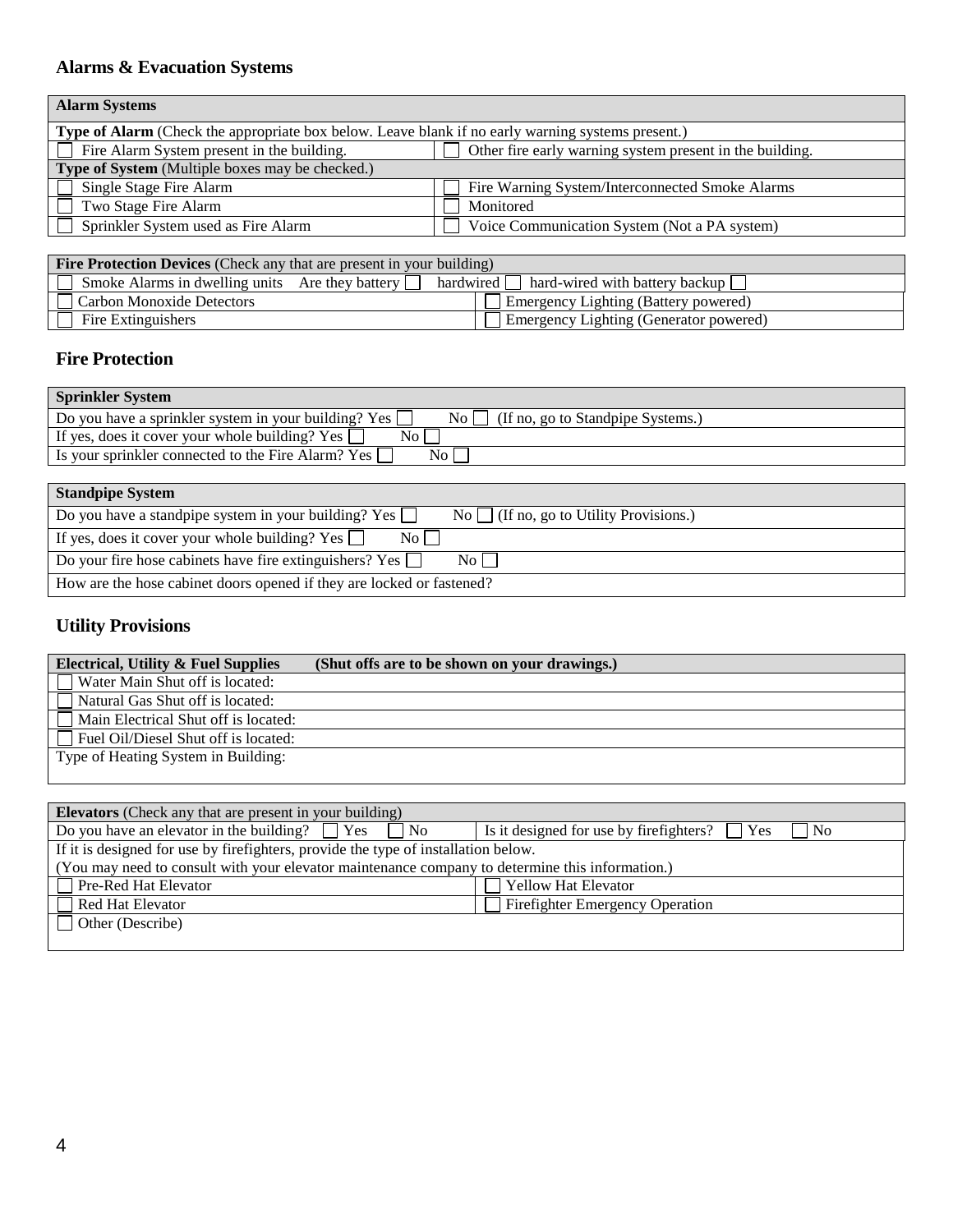## <span id="page-4-0"></span> **Posted Emergency Procedures / Instructions to Occupants**

 *If your building is more than 2 stories in height, or it if contains an elevator, we will require you to post instructions to occupants that include a floor diagram.* 

 *Below is a sample diagram, created online using a simple & free floor planning tool. They will be required in each elevator discharge area and at each stairwell door.* 

 *If your building is 2 stories or less and does not contain an elevator, written occupant instructions are sufficient at each exit from a floor area. These are typically placed adjacent to fire alarm pull stations.* 

 *These sample instructions are generic. If they do not suite your building, and you do not customize them to fit, you will ensure your plan is rejected.* 



This example was created in less than 10 minutes using an online floorplan creator and a word processing program. The floorplanner used here may be found at **[www.floorplanner.com](http://www.floorplanner.com/)** .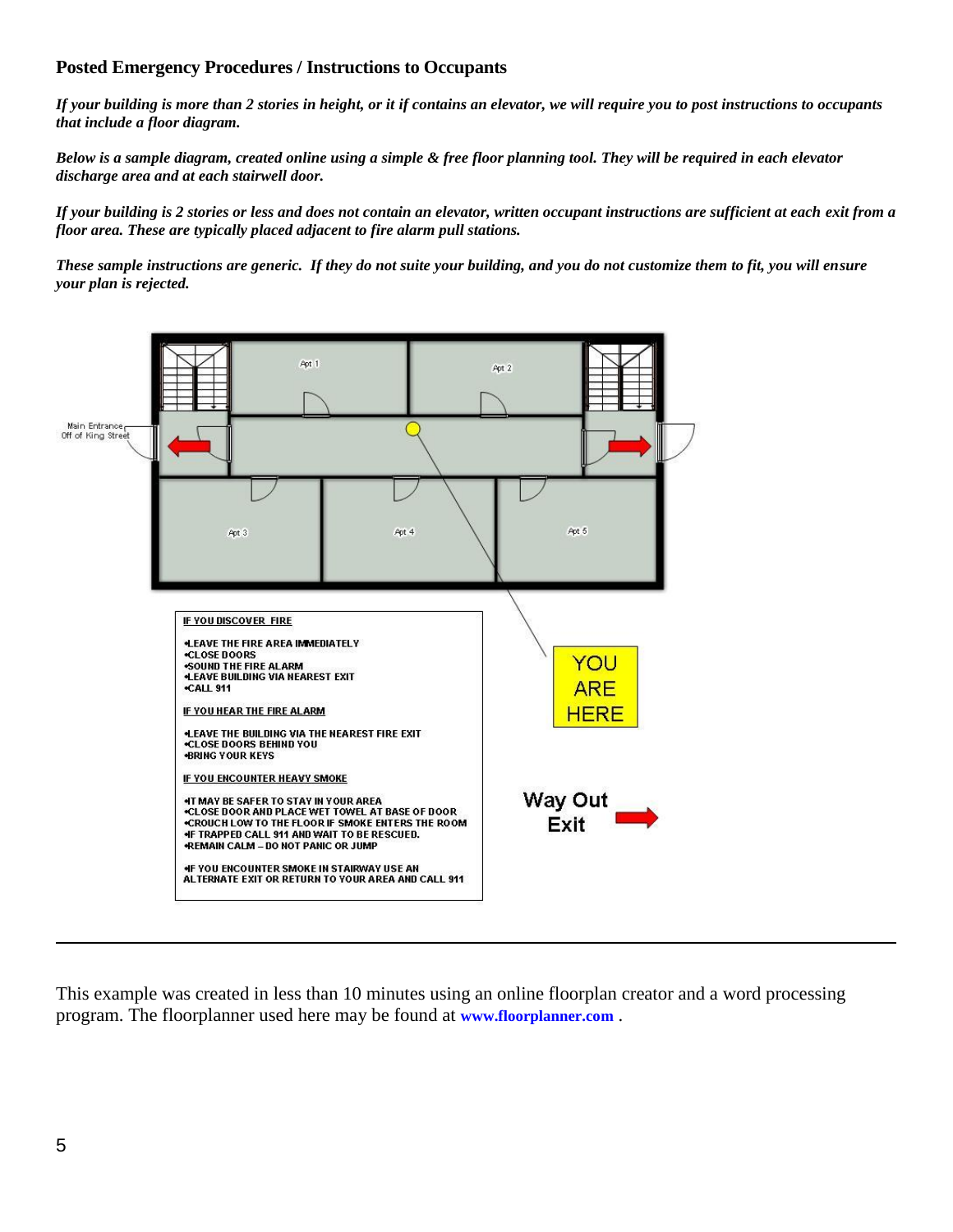Instructions to Occupants

#### **IF YOU DISCOVER FIRE**

- **LEAVE THE FIRE AREA IMMEDIATELY**
- **CLOSE DOORS**
- **SOUND THE ALARM**
- **LEAVE BUILDING VIA NEAREST EXIT**
- **CALL 911**
- **PROCEED TO THE MEETING PLACE**

#### **IF YOU HEAR THE FIRE ALARM**

- **LEAVE THE BUILDING VIA THE NEAREST FIRE EXIT**
- **CLOSE DOORS BEHIND YOU**
- **BRING YOUR KEYS**
- **PROCEED TO THE MEETING PLACE**

#### **IF YOU ENCOUNTER HEAVY SMOKE**

- **IT MAY BE SAFER TO STAY IN YOUR AREA**
- **CLOSE DOOR AND PLACE WET TOWEL AT BASE OF DOOR**
- **CROUCH LOW TO THE FLOOR IF SMOKE ENTERS THE ROOM**
- **IF TRAPPED CALL 911 AND WAIT TO BE RESCUED.**
- **REMAIN CALM – DO NOT PANIC OR JUMP**
- **IF YOU ENCOUNTER SMOKE IN STAIRWAY USE AN ALTERNATE EXIT OR RETURN TO YOUR AREA AND CALL 911**

#### **IF YOU ARE NOT PHYSICALLY ABLE TO SELF EVACUATE**

- **IT MAY BE SAFER TO STAY IN YOUR APARTMENT**
- **ENSURE YOU INFORM THE OWNER PRIOR TO AN EMERGENCY OCCURRING**

#### **IN THE EVENT OF AN ALARM SOUNDING OR FIRE DISCOVERED IN THE BUILDING**

- **CLOSE DOOR AND PLACE WET TOWEL AT BASE OF DOOR**
- **CROUCH LOW TO THE FLOOR IF SMOKE ENTERS THE ROOM**
- **IF TRAPPED CALL 911 AND WAIT TO BE RESCUED.**
- **REMAIN CALM – DO NOT PANIC OR JUMP**

 **The Kitchener Fire Department and the Ontario Fire Marshal recommend that all occupants leave the building and proceed to the meeting place immediately upon hearing the fire alarm, where it is safe to do so.** 

 **Additional information about a STAY or GO decision by an occupant may be found at** 

http://www.mcscs.jus.gov.on.ca/english/firemarshal/fireserviceresources/communiques/OFMCom\_96-035at1.html <u>http://www.mcscs.jus.gov.on.ca/english/firemarshal/fireserviceresources/communiques/OFMCom\_96-035at1.html</u><br>The decision to stay or go is a choice made by the occupant. All owners should encourage occupants to evacuate whe  **evacuation alarm is sounding.** 

\*\*\*If a two stage fire alarm system is present in the building, the owner may recommend other actions by occupants while the alert tones are sounding. In all cases, once the alarm tone sounds, evacuation is recommended for all occupants of the building.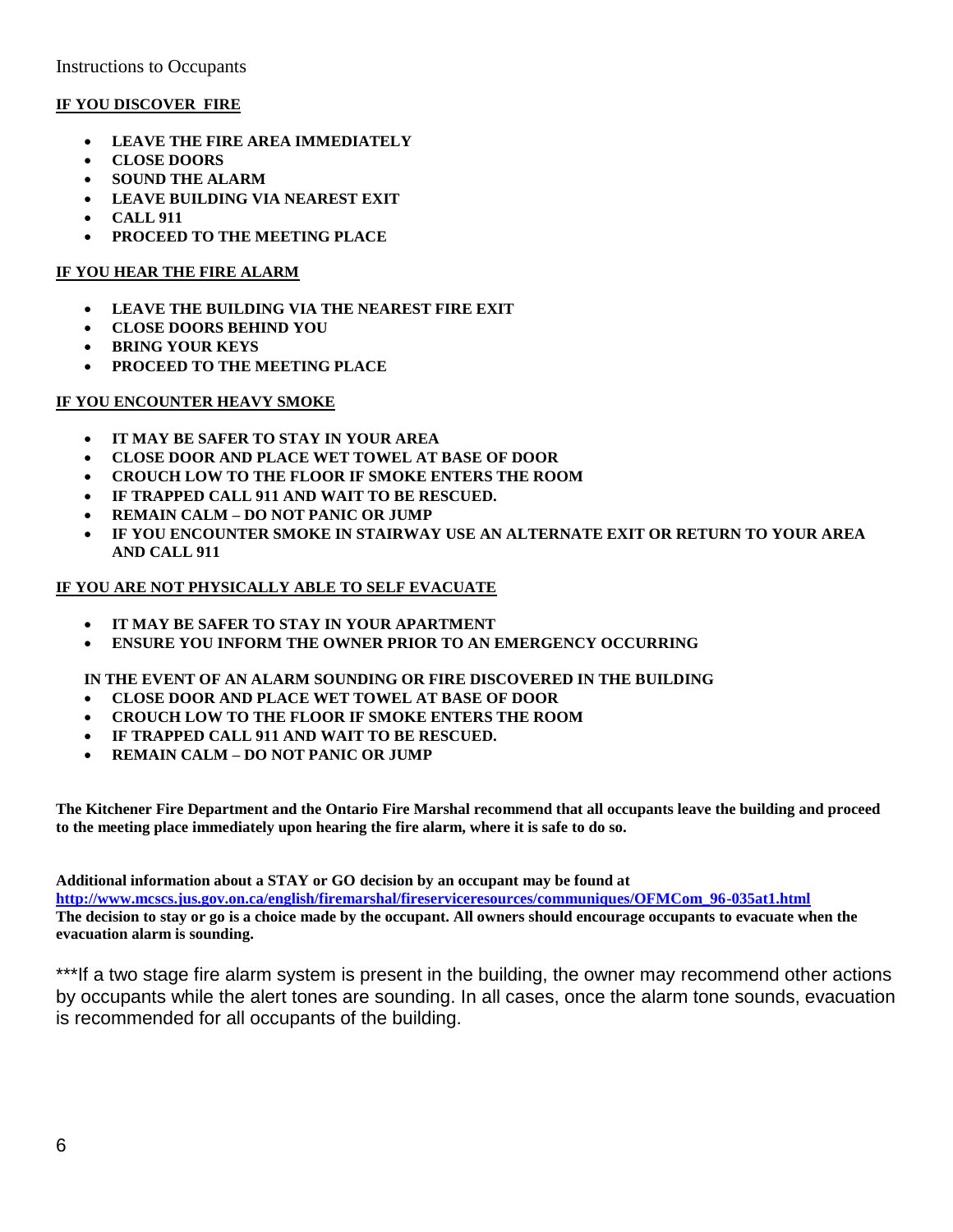## <span id="page-6-0"></span> **Persons Requiring Assistance - General**

- The owner shall maintain a list of persons who have been identified as requiring assistance to evacuate the building.
- The owner shall ensure a list of persons who require assistance is attached to the fire safety plan or kept in another approved location.
- The owner shall prepare a plan to support the person who requires assistance.
- Where possible, the owner shall recommend placing residents/occupants in areas of a building that support self-evacuation.
- The owner is responsible to support the evacuation of residents/occupants requiring assistance.

## Sample Procedures (Below)

## <span id="page-6-1"></span> **Procedures for Evacuation of Persons Requiring Assistance (Staff present full-time)**

- The owner to appoint supervisory staff (two or more if possible) to assist persons on the floor.
- Staff should assess whether or not there is imminent danger from fire or smoke on their floor.
- If there is not imminent danger on the floor, the staff should move the person to the nearest exit and remain with them, while the second person reports their location to the manager.
- If necessary, for safety reasons, the staff may consider transporting the persons to the outside.
- Whenever possible, people should be moved to the exit with their assistive devices; for example, wheelchairs, crutches or scooters, as they will require these devices once outside the building.
- The device(s) should remain on the floor if it is too heavy or large to be safely, quickly and easily transported, or if it is likely to block the emergency exit stairwell.

## <span id="page-6-2"></span> **Procedures for Evacuation of Persons Requiring Assistance (Staff not present full-time)**

- The owner shall provide the resident with the Ontario Fire Marshal's information on "A fire in your building. To stay or to go?" [http://www.mcscs.jus.gov.on.ca/english/firemarshal/fireserviceresources/communiques/OFMCom\\_96-035at1.html](http://www.mcscs.jus.gov.on.ca/english/firemarshal/fireserviceresources/communiques/OFMCom_96-035at1.html)
- The owner shall ensure any residents identified as requiring assistance are included on the list of persons requiring assistance, attached to this document.
- The owner shall ensure that the list of persons requiring assistance is kept up to date.
- The owner shall make every effort to provide a work/living area for the person requiring assistance on a floor level where self-evacuation may be possible.

## <span id="page-6-3"></span> **Use of Elevators to Evacuate Persons Requiring Assistance**

 **It is a reality that most multiple storey buildings are not currently designed or built to facilitate the evacuation of persons requiring assistance, this includes most elevators. Where a building contains persons requiring assistance to evacuate, and the elevator is contemplated as a means of evacuation, the elevator would need to be designed for that specific use. Those features are not normally provided.** 

 **Any use of elevators in this circumstance would need to see the elevators designed and built/renovated to:** 

- **•** Provide simple & clear direction on what the elevator is designed to do.
- **Designed to protect against smoke.**
- **Designed to protect against fire.**
- **Designed to protect against water.**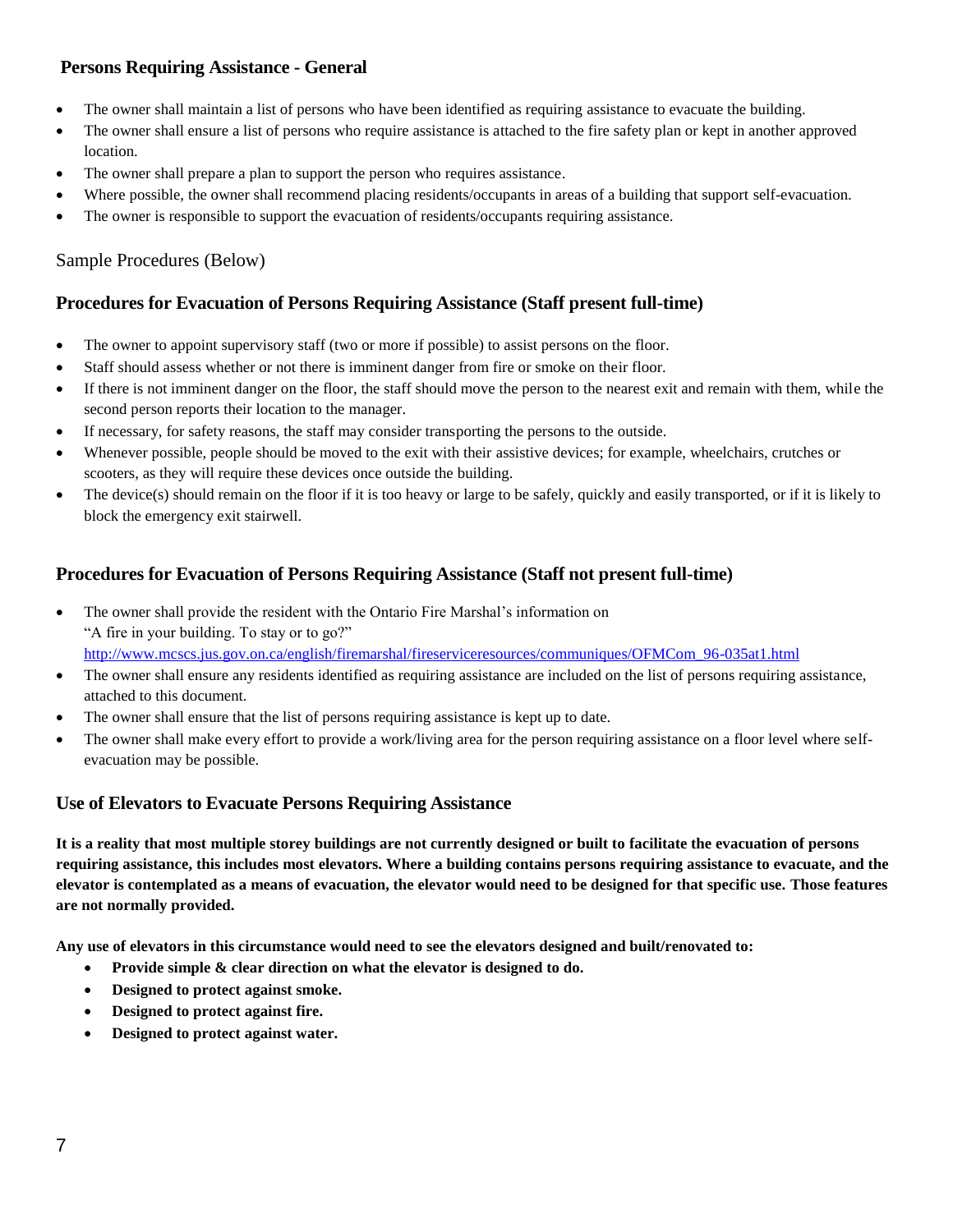## <span id="page-7-0"></span>**Owner's Responsibilities**

 **The Ontario Fire Code (O. Reg. 213/07) requires the owner to be responsible for carrying out the provisions of the Code and defines "owner" as "any person, firm or corporation controlling the property under consideration".**

 **It is advisable that you obtain your own copy of the Fire Code and the Fire Protection and Prevention Act 1997. It is available online at the Ontario Fire Marshal's website.** 

#### **The owner MUST:**

- Prepare a Fire Safety Plan and ensure it is reviewed annually for changes. Where changes have occurred, the document must be submitted to the Fire Department for review.
- Ensure that the building and facilities comply with the provisions of the Fire Code.
- Establish emergency procedures to be followed at the time of an emergency.
- Ensure sufficient supervisory staff are appointed to carry out fire safety duties outlined in the plan, and the owner must train and instruct those persons.
- Hold fire drills as required in the Fire Code.
- Ensure fire hazards are controlled or removed.
- Be responsible for all maintenance of building facilities.
- Provide alternative measures for the safety of occupants during shutdown of fire protection equipment.
- Assure that checks, tests, and inspections as required by the Fire Code are completed on schedule and that records are retained and maintained in the building.
- Post and maintain a copy of the Fire Safety Plan and ensure that floor diagrams and instructions are posted on each floor area.
- Support persons requiring assistance to plan for an evacuation.
- Provide smoke alarm maintenance instructions to each resident.

## <span id="page-7-1"></span>**Supervisory Staff Responsibilities**

- Where the owner has delegated some of their responsibilities to supervisory staff, those responsibilities must be listed here**.**
- Where an owner has delegated responsibilities, it is still their responsibility to ensure those delegated tasks are performed**.**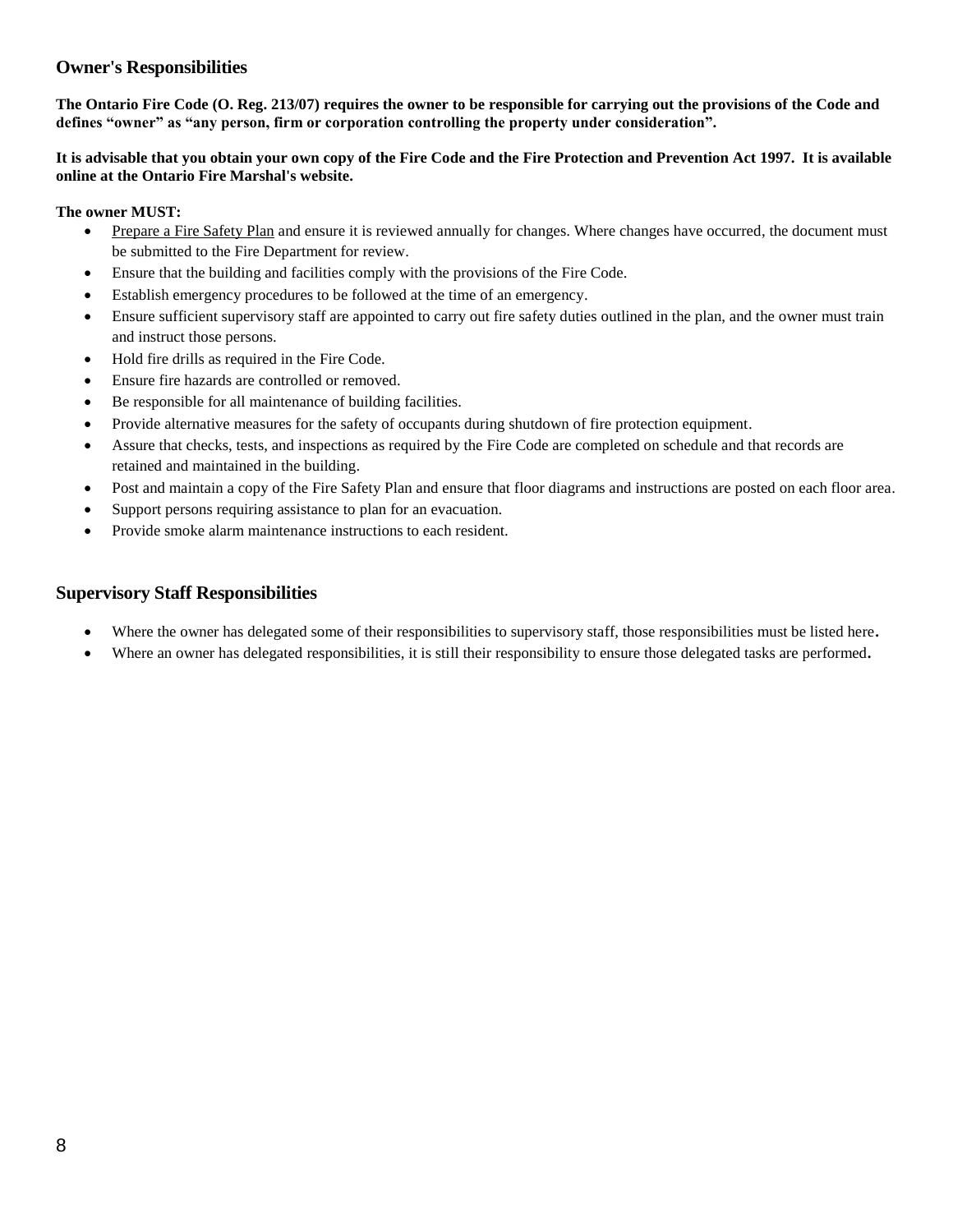## <span id="page-8-0"></span> **Procedures / Instructions to Supervisory Staff**

Key staff involved in the implementation of the emergency plan must have simple and clear directions. The following are provided as examples to you. Amend them to fit your building and delete any that are not applicable. For example, the superintendent is not going to perform the same functions as a cook or a custodian.

## <span id="page-8-1"></span> **All Staff**

### **Upon discovery of a fire**

- Sound the fire alarm.
- If no fire alarm present or it is inoperable, will notify occupants by:
	- Yelling "Fire Fire Fire"
	- Other means (describe here)
- Attempt fire extinguishment (see Fire Extinguishment section below)
- Call 911 from a safe location.
- Perform procedures, if assigned below.
- Proceed to the meeting place.

## **If you hear the fire alarm.**

- Perform procedures, if assigned below.
- Proceed to the meeting place.

## <span id="page-8-2"></span> **Procedures by Supervisory Position**

#### **The Building Owner / Superintendent will:**

- 1. Ensure the Fire Alarm system has been activated. Call 911 to ensure fire alarm received by Fire Department
- 2. Supervise the evacuation of the occupants. Emergency voice communication systems should be used wherever available. (See Emergency Voice Communication System below.)
- 3. Upon arrival of Firefighters, inform the Fire Officer of the conditions in the building and co-ordinate the efforts of supervisory staff with those of the Fire Department.
- 4. Provide access and vital information to Firefighters (e.g. master keys for offices, service rooms, elevators, location of disabled persons, etc…).
- 5. See that the fire alarm system is not silenced until the Fire Department has responded and the cause of the alarm has been investigated.
- 6. Ensure disabled persons are evacuated to a safe location.
- 7. Upon the conclusion of the emergency, reset the fire alarm system, supervise persons returning to the building, and ensure that necessary repairs are made immediately.

#### **The Non-Resident Building Owner / Superintendent will:**

- 1. When notified of a fire alarm in the building, will respond immediately to the property.
- 2. Inform the Fire Officer of their presence and co-ordinate the efforts of supervisory staff with those of the Fire Department.
- 3. Provide access and vital information to Firefighters (e.g. master keys for offices, service rooms, elevators, location of disabled persons, etc…).
- 4. Ensure life safety systems are functioning and will notify contractors to complete repairs immediately.
- 5. Provide a fire watch in the event any systems are not functioning.

 *(In a residential building, where an owner or a superintendent resides off site, there needs to be a mechanism to inform them of an emergency condition in the building. If there is a fire alarm in the building, that notification may be made by monitoring the fire alarm or a tenant who has some limited supervisory responsibilities.)*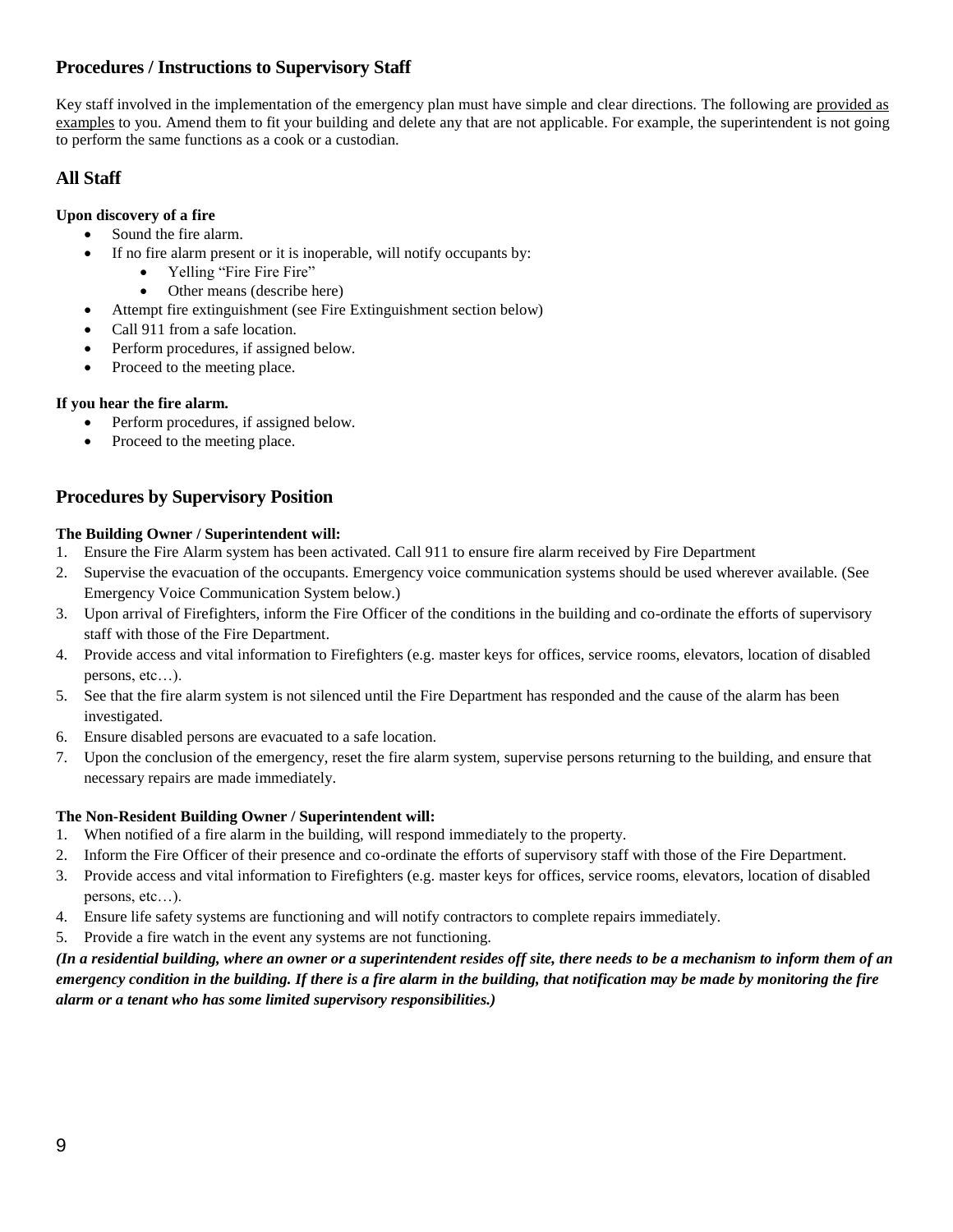#### **Assistant Superintendent**

- 1. Will assume the duties of the superintendent when they are absent.
- 2. Will meet at the main entrance with building access keys.
- 3. Provide support and direction to the fire department with their specialized knowledge of the building.

## **The Custodial Staff will:**

- 1. Proceed to the main Annunciator panel.
- 2. Provide technical assistance to the owner and fire department personnel on building systems.
- 3. During periods when the building is used by rental groups, the custodian shall perform the role of superintendent.

## **The Security Staff will:**

- 1. Investigate the cause of the alarm. Initiate second stage as appropriate.
- 2. Assist the evacuation of occupants.
- 3. Confirm all occupants evacuated and report all clear to owner.
- 4. Provide technical assistance to Fire Department as required.

## **The Kitchen Staff will:**

- 1. If the fire is in the kitchen, they will activate the hood suppression system.
- 2. Ensure power is turned off to cooking appliances.
- 3. Exit the building and proceed to the meeting place.

## **Floor Monitors/Wardens will:**

- 1. Ensure that all employees evacuate the area/floor.
- 2. Exit the building and proceed to the meeting place.
- 3. Report any problems to the Emergency Coordinator.

# <span id="page-9-0"></span> **Fire Alarm Operation**

 Instructions to operate/reset the fire alarm system. If these are not provided at the fire alarm panel for use by supervisory staff, they must be included here.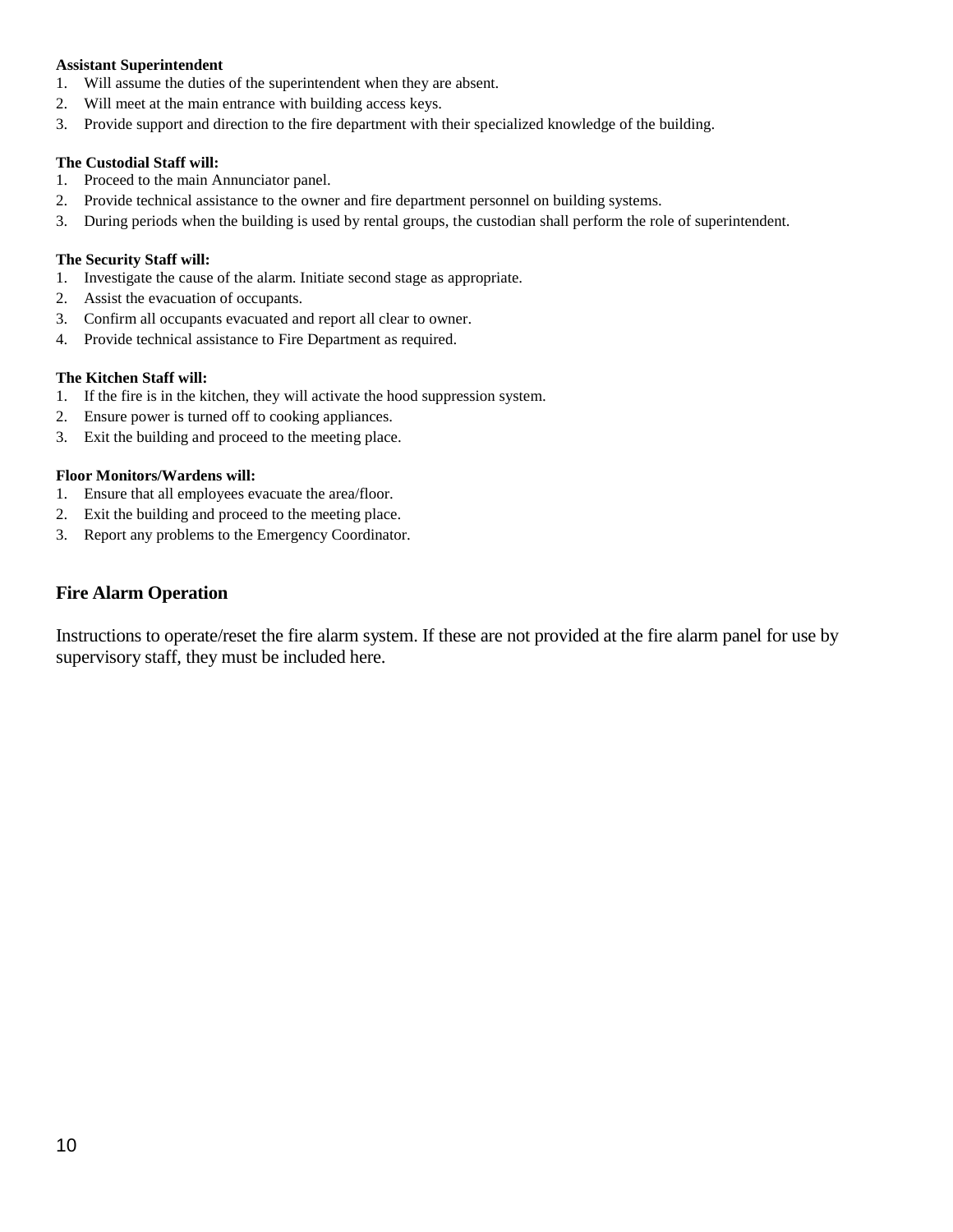## <span id="page-10-0"></span> **Fire Extinguishment – Control or Confine**

## **CONFINE**

- Leave the fire area immediately.
- Close Doors.
- Sound the alarm.
- Call 911 from a safe location.
- Perform any assigned procedures.
- Proceed to the meeting place.

## **CONTROL**

Fight the fire ONLY if:

- The Fire Department has been notified,
- The fire is small and not spreading to other areas,
- Escaping the area is possible by backing up to the nearest exit, and
- The fire extinguisher is in working condition and personnel are knowledgeable on how to use it.

#### **Suggested Operation of Portable Fire Extinguishers**

Remember the acronym P.A.S.S

- P- Pull the safety pin
- A- Aim the nozzle
- S- Squeeze the trigger handle
- S- Sweep from side to side

Ensure extinguishers are properly re-charged after use and that a temporary replacement is provided.

## <span id="page-10-1"></span> **Emergency Voice Communication Systems**

- Does not include public address or telephone paging systems.
- In buildings containing a single stage fire alarm system, may only provide direction to occupants and supervisory staff, as a staged evacuation is not supported by a single stage fire alarm.
- In buildings containing a two stage fire alarm system, may be used to provide updates to occupants and supervisory staff during the alert stage.
- In a building containing a two stage fire alarm, may be used to support an approved staged evacuation plan.
- Once the alarm tones are sounding in a portion or all of a building containing a two stage fire alarm, those areas must begin evacuation.
- If it is to be used, a procedure must be prepared and included here.
- The procedure must include recommended directions and sequences to be followed by the staff person using the system.
- May not be used except during an emergency condition in the building, for example: not used as a general PA system.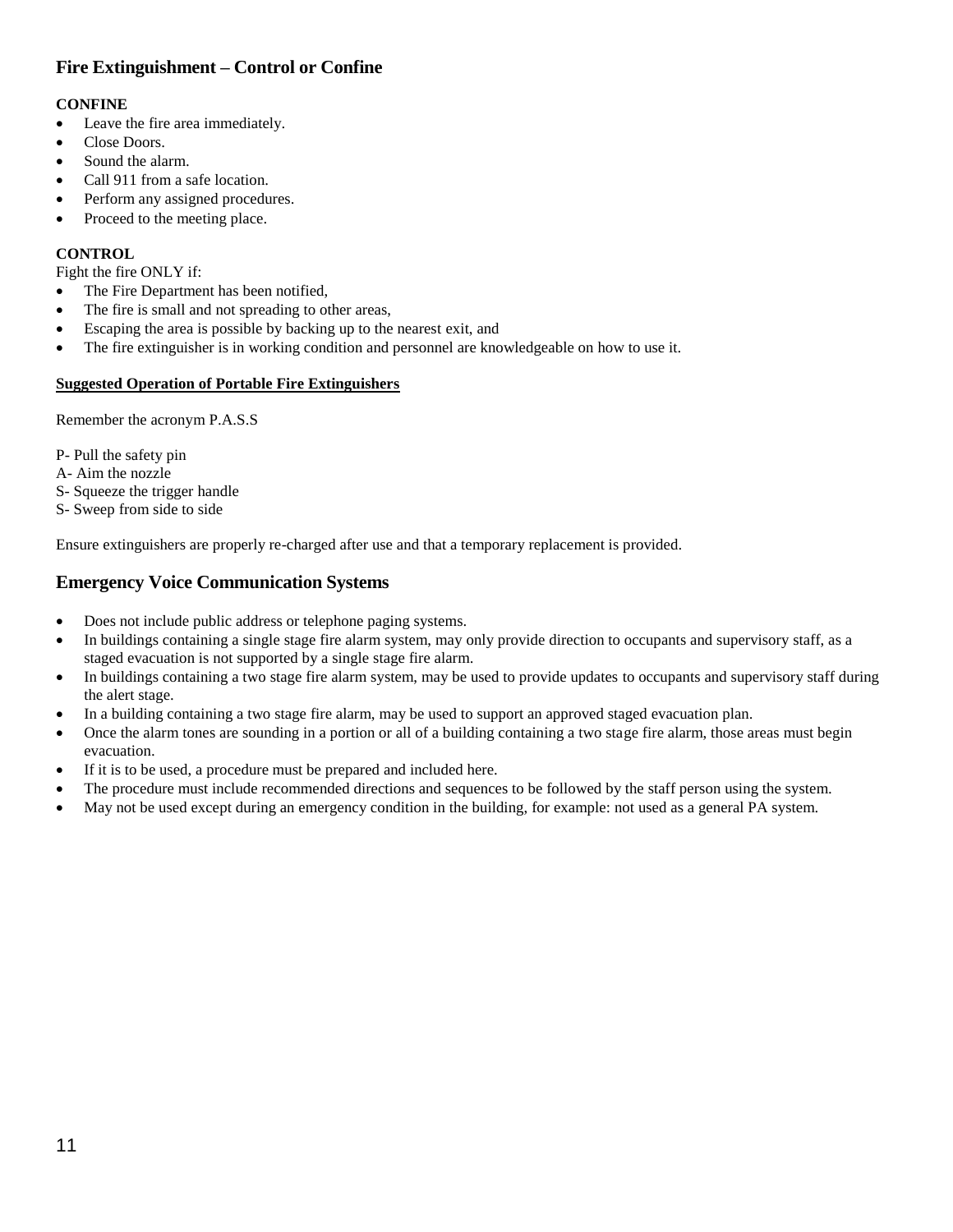## <span id="page-11-0"></span> **Fire Drills**

 The purpose of a fire drill is to ensure that the supervisory staff are totally familiar with emergency evacuation procedures. They are also conducted to familiarize the building occupants with their own actions upon hearing a fire alarm.

Fire drills must be conducted on a frequency set out by the Ontario Fire Code, for example:

- Day Care or Care or Detention Drills conducted monthly.
- Schools attended by children Drills conducted 3 per fall and spring term.
- Buildings in the scope of 3.2.6. of the Ontario Building Code Drills conducted every 3 months.
- Hotels All staff must participate in a drill every 12 months.
- Vulnerable Occupancies Must conduct at least one drill witnessed by the Fire Department every 12 months.

 The frequency above is the minimum frequency required by regulation. In occupancies with a large number of staff or staff on shifts, it may be necessary to conduct more frequent drills to ensure that staff are aware of their responsibilities. If staff do not know their assigned responsibilities, the owner is responsible.

The types of fire drills include:

- Comprehensive Drill Includes activation of the fire alarm system and staff action.
- Silent Drill A drill conducted for supervisory staff, but without activation of the fire alarm.
- Table Top Drill A table top exercise and discussion involving supervisory staff.

 Occupants of schools are required to participate in all drills, while in most other occupancies occupants are strongly encouraged to participate. As a minimum, owners must ensure that occupants are provided with information pertaining to the conduct of fire drills. In vulnerable occupancies, the degree of occupant participation in fire drills will be established annually in consultation with the fire department.

 A record of each drill must be kept on file in the building for a minimum of two years. An occupancy may use an actual fire response to a building to count towards the number of required fire drills, provided a detailed post drill evaluation takes place with the supervisory staff. A sample fire drill report is provided below.

| <b>Fire Drill Report</b>                                   |  |
|------------------------------------------------------------|--|
| <b>Date of Fire Drill</b>                                  |  |
| Names of Supervisory Staff present.                        |  |
| <b>Name of Drill Supervisor</b>                            |  |
| Activities undertaken during the drill.                    |  |
| Observations from the drill.                               |  |
| Any equipment or performance issues to<br>be corrected.    |  |
| <b>Persons with Disabilities received</b>                  |  |
| instruction.                                               |  |
| Time to evacuate the fire compartment<br>and the building. |  |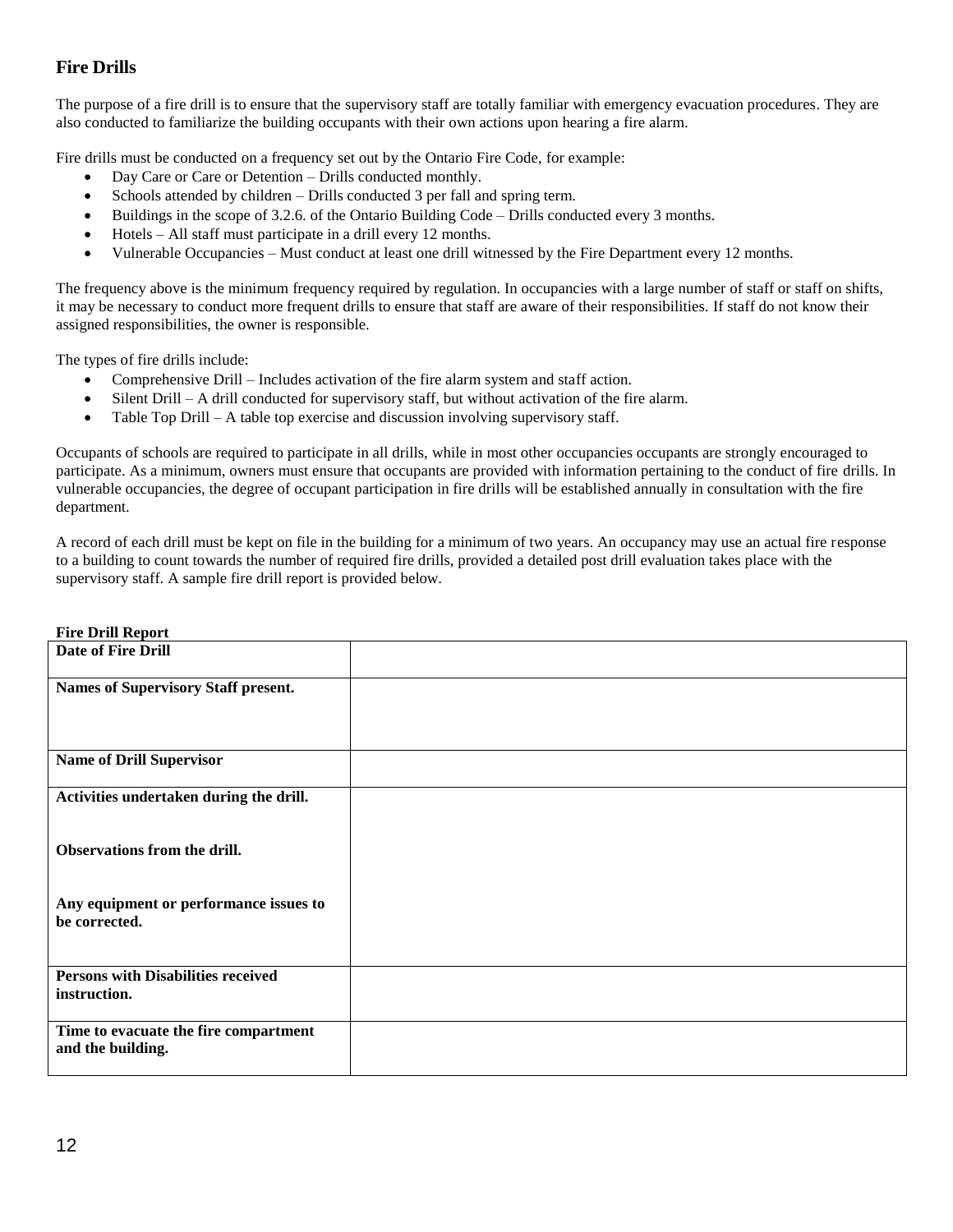## <span id="page-12-0"></span> **Alternative Measures**

 In the event of shut-down or operational problems with building life safety systems the owner or their representative will initiate alternative measures as noted:

 **Notification**: Occupants will be notified and instructions will be posted as to alternative measures or actions to be taken in case of emergency. The provisions and actions must be acceptable to the Chief Fire Official.

 **Firewatch**: All attempts to minimize the impact of malfunctioning equipment must be initiated. Where a portion of the sprinkler or fire alarm system is placed out of service, service to remaining portions must be maintained, and where necessary, the use of firewatch, bull-horns, walkie talkies etc. will be employed to notify occupants of emergencies. The owner should seek direction from Kitchener Fire Department for their firewatch plans, if those plans are not detailed here.

**Shut Down Procedure**: Procedures to follow in the event of shut-down of any part of a fire protection system are as follows:

- 1. Notify Kitchener Fire Department at (519) 741-2495. Give your name, address and a description of the problem and when you expect it to be corrected. In the event or shut-down of fire protection equipment systems or part thereof, in excess of twenty-four hours, the Kitchener Fire Department is to be notified in writing.
- 2. Post notice at entrances to the building stating the problem and when it is expected to be corrected
- 3. Have staff or other reliable person(s) are to patrol the affected area(s) at least once every hour. Patrols shall be documented including person(s), date, time, areas patrolled and conditions found.
- 4. If a fire or other emergency condition is found, the fire watch will notify building occupants by shouting, Fire, Fire, Fire or by another method detailed here.
- 5. Notify the Kitchener Fire Department and the building occupants when repairs have been completed and systems are operational

#### **All shut-downs will be confined to as limited an area and duration as possible.**

#### **The OWNER is responsible for the safety of occupants at all times.**

A FIREWATCH must be conducted whenever a life safety system is not functioning.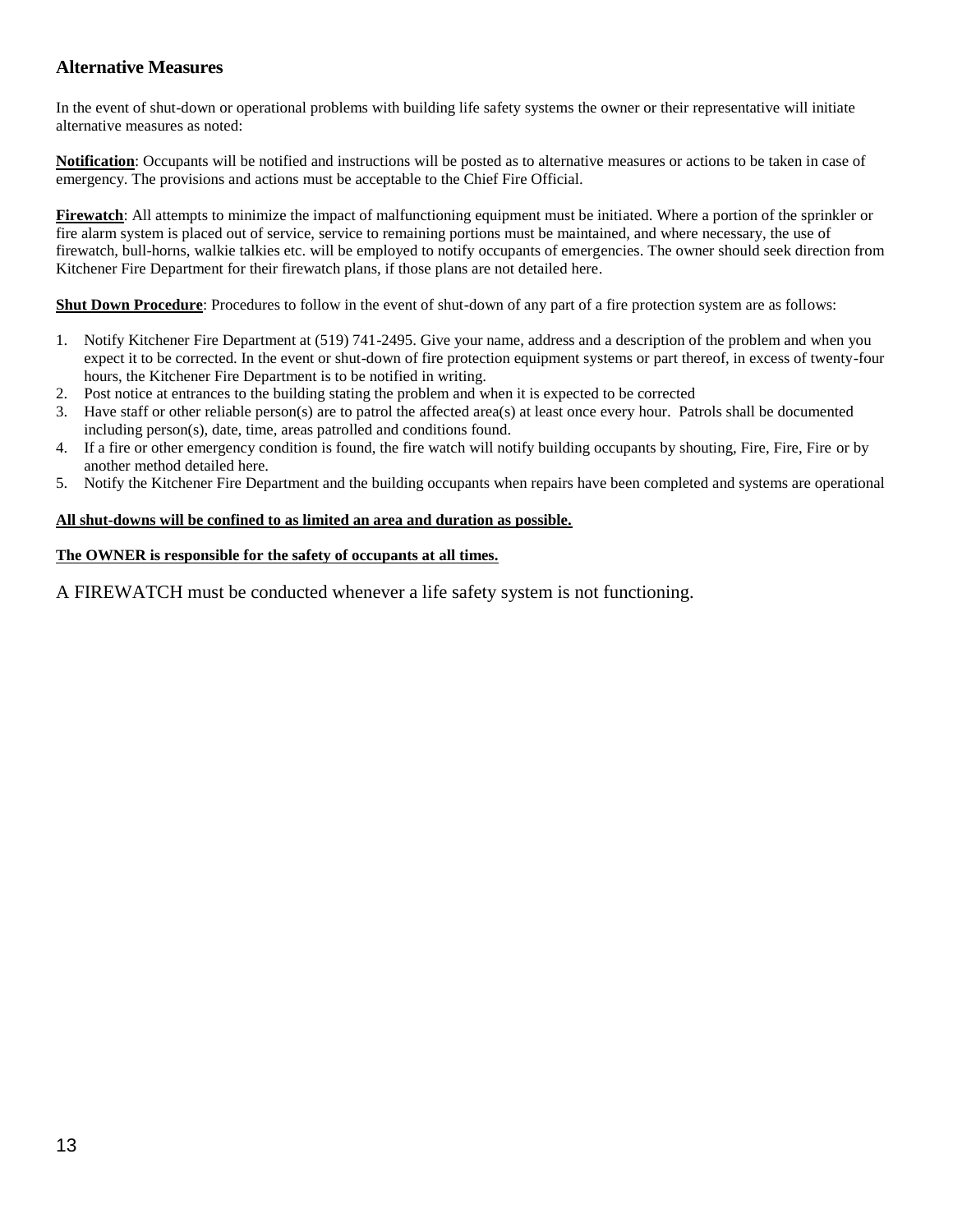**Records of all test and corrective measures are required to be retained on site for a period of two (2) years after they are made.** 

#### **DEFINITIONS FOR KEY WORDS ARE AS FOLLOWS:**

- **CHECK obvious damage or obstructions to proper operation exist. CHECK Means a** *visual* **observation to ensure that devices or systems are in place, and no**
- **INSPECT apparently perform in accordance with it's intended function.** Means a *physical* examination to determine that the devices or systems will
- **TEST accordance with it's intended operating functions. It is generally required to have a certified system technician perform tests. TEST Means** *operation* **of the devices or systems to ensure that it will perform in**

#### **MISCELLANEOUS**

#### **Reference Number**

#### **Reference Number Action Inspection Frequency**

| 2.2.1.1.    | <b>Fire Separations</b> – Damaged fire separations to be repaired upon discovery of damage.    | Periodic (Occupant or  |
|-------------|------------------------------------------------------------------------------------------------|------------------------|
| 2.2.2.1.    |                                                                                                | Custodian)             |
| 2.4.1.5.    | <b>Laundry Equipment</b> – Lint traps cleaned as frequently as necessary to ensure no          | Periodic (Custodian)   |
|             | accumulation of lint occurs.                                                                   |                        |
| 2.6.1.4.    | <b>ChinneysFlues Pipes</b> – Inspected at least annually to ensure no dangerous conditions are | Annually (Contractor)  |
|             | present. Must also be done after new appliances are installed or after a fire.                 |                        |
| 2.6.1.8     | HVAC - Disconnect switches for mechanical air-conditioning and ventilating systems             | Annually (Custodian or |
|             | shall be tested to establish they can shut down a system in an emergency.                      | Contractor)            |
| 2.7.1.5.    | <b>Occupant Load</b> – Ensure occupant load signs are posted in rooms capable of               | Periodic(Custodian)    |
|             | accommodating more than 60 persons. Occupant loads should be provided for the layouts          |                        |
|             | normally used in the space.                                                                    |                        |
| $2.8.2.1$ . | Fire Safety Plan – Review at least annually to ensure it accounts for changes in use or        | Annually (Owner)       |
|             | other characteristics of the building.                                                         |                        |
| 2.8.2.5.    | Fire Safety Plan – Ensure emergency procedures are present and posted on each floor            | Periodic (Custodian)   |
|             | level.                                                                                         |                        |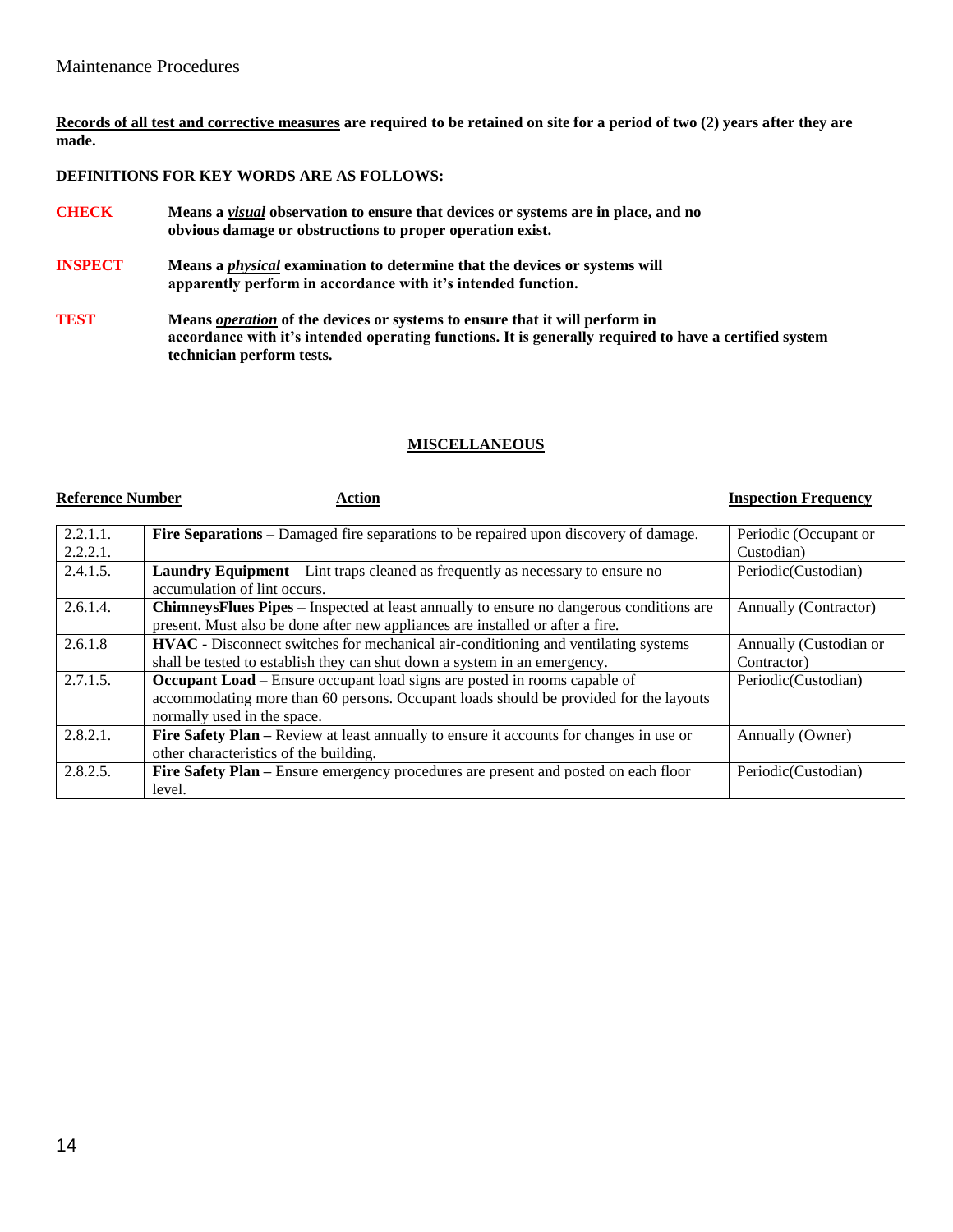#### **SMOKE ALARMS**

#### **(also reference manufacturer's instructions)**

| <b>Reference Number</b> | <b>Action</b>                                                                                                                                                                                                                                                                  | <b>Inspection Frequency</b>                                  |
|-------------------------|--------------------------------------------------------------------------------------------------------------------------------------------------------------------------------------------------------------------------------------------------------------------------------|--------------------------------------------------------------|
| 6.3.3.3.                | - Maintain smoke alarms ensuring cleaning of alarm and smoke chamber, installation of<br>fresh batteries and testing of alarm function as recommended by the manufacturer.<br>(WRITTEN RECORD REQUIRED, If done by owner or custodian, have the tenant initial<br>the record.) | Annually or for a new<br>tenant.<br>(Landlord or Contractor) |
| 6.3.3.3.                | - Test alarm function in accordance with manufacturer's instructions. Typically this is a<br>monthly activity.                                                                                                                                                                 | Monthly (Occupant or<br>Custodian)                           |
| 6.3.3.4.                | -The landlord of each rental suite shall give the tenant a copy of the smoke alarm<br>manufacturer's maintenance instructions.                                                                                                                                                 | Annually or for a new<br>tenant (Landlord)                   |
| 6.3.3.7.                | - Replace smoke alarms every ten years as a minimum.                                                                                                                                                                                                                           | Every 10 Years                                               |
| 6.3.3.8.                | -Test smoke alarms using the test button or other manufacturer recommended method.<br>- A test must be done, annually, or when a new tenant moves in.                                                                                                                          | Annually or for a new<br>tenant<br>(Landlord or Contractor)  |
| 6.3.3.8.                | -Test smoke alarm after replacing the battery.                                                                                                                                                                                                                                 | As Required<br>(Landlord)                                    |
| 6.3.3.8.                | -Test smoke alarm after a change in tenancy.                                                                                                                                                                                                                                   | As Required<br>(Landlord)                                    |

#### **INTERCONNECTED SMOKE ALARMS (also reference CAN/ULC-S552)**

| <b>Reference Number</b> | <b>Action</b>                                                                 | <b>Inspection Frequency</b> |
|-------------------------|-------------------------------------------------------------------------------|-----------------------------|
| 6.3.2.6.                | - Test and maintain interconnect smoke alarm systems                          | Annually (Contractor)       |
| 6.3.2.6.                | - Check power supplied to system                                              | Weekly (Custodian)          |
| 6.3.2.6.                | - Test at least one smoke alarm using its test function on a rotational basis | Monthly (Custodian)         |
| 6.3.2.6.                | - Test pull station function                                                  | Annually (Contractor)       |

#### **CARBON MONOXIDE ALARMS**

#### **(also reference manufacturer's instructions)**

| <b>Reference Number</b> | Action                                                                                 | <b>Inspection Frequency</b> |
|-------------------------|----------------------------------------------------------------------------------------|-----------------------------|
| 6.3.4.3.                | - Maintain carbon monoxide alarms as recommended by the manufacturer. (WRITTEN         | Annually or for a new       |
|                         | RECORD REQUIRED, If done by owner or custodian, have the tenant initial the record.)   | tenant.                     |
|                         |                                                                                        | (Landlord or Contractor)    |
| 6.3.4.4.                | - Test alarm function monthly as recommended by the manufacturer.                      | Monthly (Occupant or        |
|                         |                                                                                        | Custodian)                  |
| 6.3.4.4.                | -The landlord of each rental suite shall give the tenant a copy of the carbon monoxide | Annually or for a new       |
|                         | manufacturer's maintenance instructions.                                               | tenant (Landlord)           |
| 6.3.4.7.                | - Replace carbon monoxide alarms on the frequency prescribed by the manufacturer.      | As Required                 |
|                         |                                                                                        | (Landlord)                  |
| 6.3.4.8.                | -Test carbon monoxide alarms using the test button or other manufacturer recommended   | Annually or for a new       |
|                         | method.                                                                                | tenant                      |
|                         |                                                                                        | (Landlord or Contractor)    |
| 6.3.4.8.                | -Test carbon monoxide alarm after replacing the battery.                               | As Required                 |
|                         |                                                                                        | (Landlord)                  |
| 6.3.4.8.                | -Test smoke alarm after a change in tenancy.                                           | As Required                 |
|                         |                                                                                        | (Landlord)                  |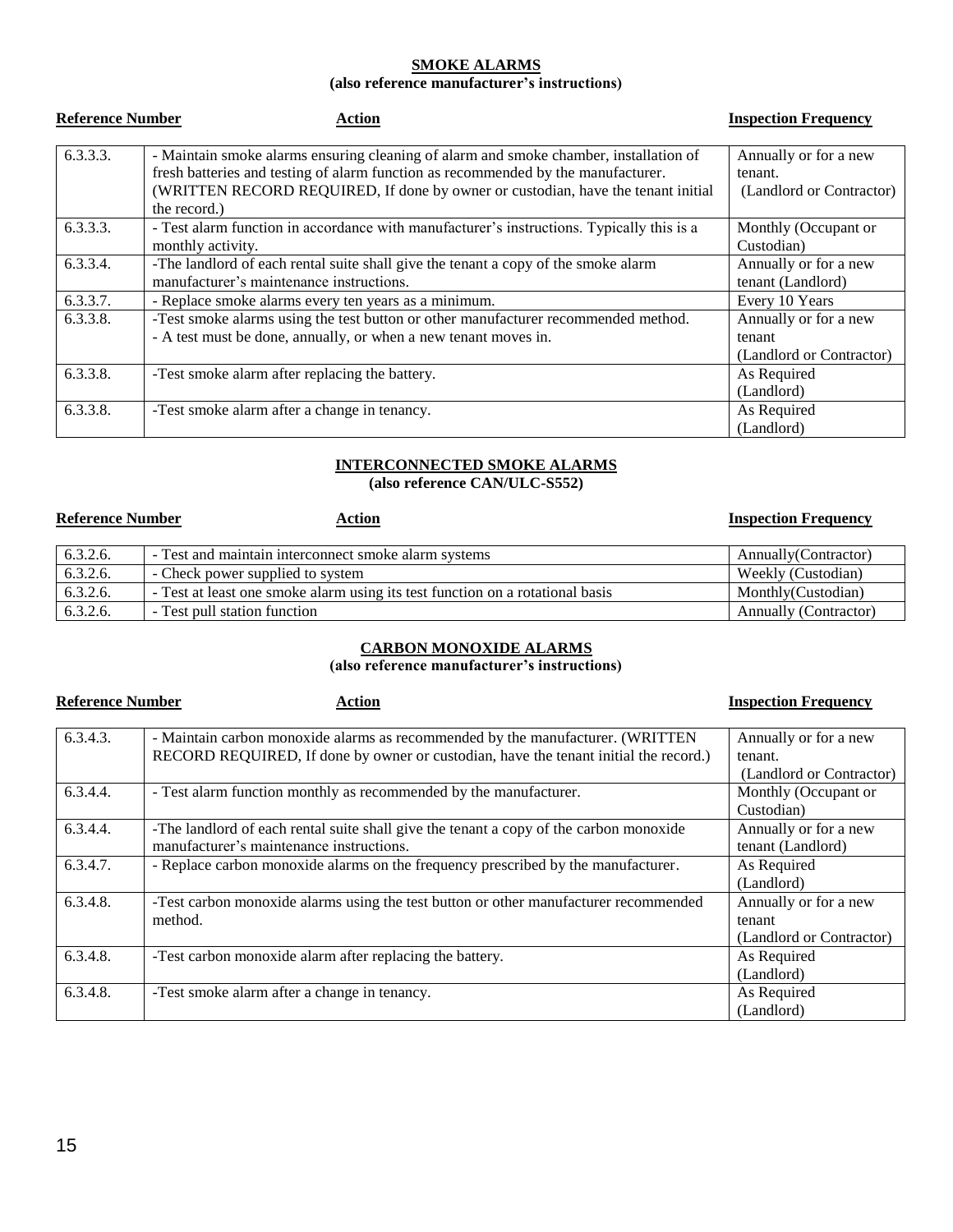#### **PORTABLE FIRE EXTINGUISHERS (reference should be made to NFPA 10 for exact details)**

| <b>Reference Number</b> | Action                                                                       | <b>Inspection Frequency</b> |
|-------------------------|------------------------------------------------------------------------------|-----------------------------|
| 6.2.6.2.                | - Extinguishers are available for use.                                       | Monthly (Custodian)         |
| 6.2.7.2.                | - Inspect all portable extinguishers                                         | Monthly (Custodian)         |
| 6.2.7.1.                | - Subject to maintenance                                                     | Annually (Contractor)       |
| 6.2.7.1.                | - Hydrostatically test carbon dioxide and water extinguishers                | Every five years            |
|                         |                                                                              | (Contractor)                |
| 6.2.7.1.                | - Empty stored pressure type extinguishers and subject to maintenance        | Every six years             |
|                         |                                                                              | (Contractor)                |
| 6.2.7.1.                | - Hydrostatically test dry chemical and vaporizing liquid type extinguishers | Every twelve years          |
|                         |                                                                              | (Contractor)                |

## **FIRE ALARM SYSTEMS**

#### **(reference should be made to CAN/ULC-S536 for exact details)**

#### **Reference Number**

## **Action Action Requency Exercise 2.1 <b>C Exercise 2.1 C Exercise 2.1 <b>C Exercise 2.1 C Exercise 2.1 C Exercise 2.1 C EXERCISE 2.1 C EXERCISE 2.1 C EXERCISE 2.1 C EXERCISE 2.1 C EXER**

| 6.3.2.2. | - Check fire alarm AC power lamp and trouble light                                       | Daily (Custodian)     |
|----------|------------------------------------------------------------------------------------------|-----------------------|
| 6.3.2.2. | - Check trouble conditions                                                               | Daily (Custodian)     |
| 6.3.2.2. | - Check all fire alarm components including standby power batteries                      | Monthly (Custodian)   |
| 6.3.2.2. | - Operate one detection device or pull station on a rotational basis, check operation of | Monthly (Custodian)   |
|          | alarm and trouble indicators.                                                            |                       |
| 6.3.2.2. | - Test fire alarm system by persons acceptable to the authority having jurisdiction for  | Annually (Contractor) |
|          | service of Fire Alarm Systems                                                            |                       |

#### **STANDPIPE AND HOSE SYSTEMS (also reference NFPA 14)**

## **<u>Action</u> Example 2 Inspection Frequency Example 2 Inspection Frequency**

| $6.4.2.1$ . | Inspect all hose cabinets to ensure hose position and that equipment is in place and<br>operable | Monthly (Custodian)  |
|-------------|--------------------------------------------------------------------------------------------------|----------------------|
| 6.4.2.4.    | Inspect hose valves to ensure tightness and no water leaks into the hose                         | Annually (Custodian) |
| 6.4.2.5.    | Remove and rerack hose and replace worn gaskets                                                  | Annually             |
| 6.4.1.3.    | Remove plugs or caps on fire department connections and inspect for wear, rust and               | Annually             |
|             | obstructions                                                                                     |                      |
| 6.4.3.6.    | Hydrostatically test standpipe piping which normally remains dry                                 | Every 5 years        |
| 6.4.3.1.    | Hydrostatically test standpipe systems that have been modified, extended or are being            | As required          |
|             | restored to use after a period of disuse exceeding 1 year.                                       |                      |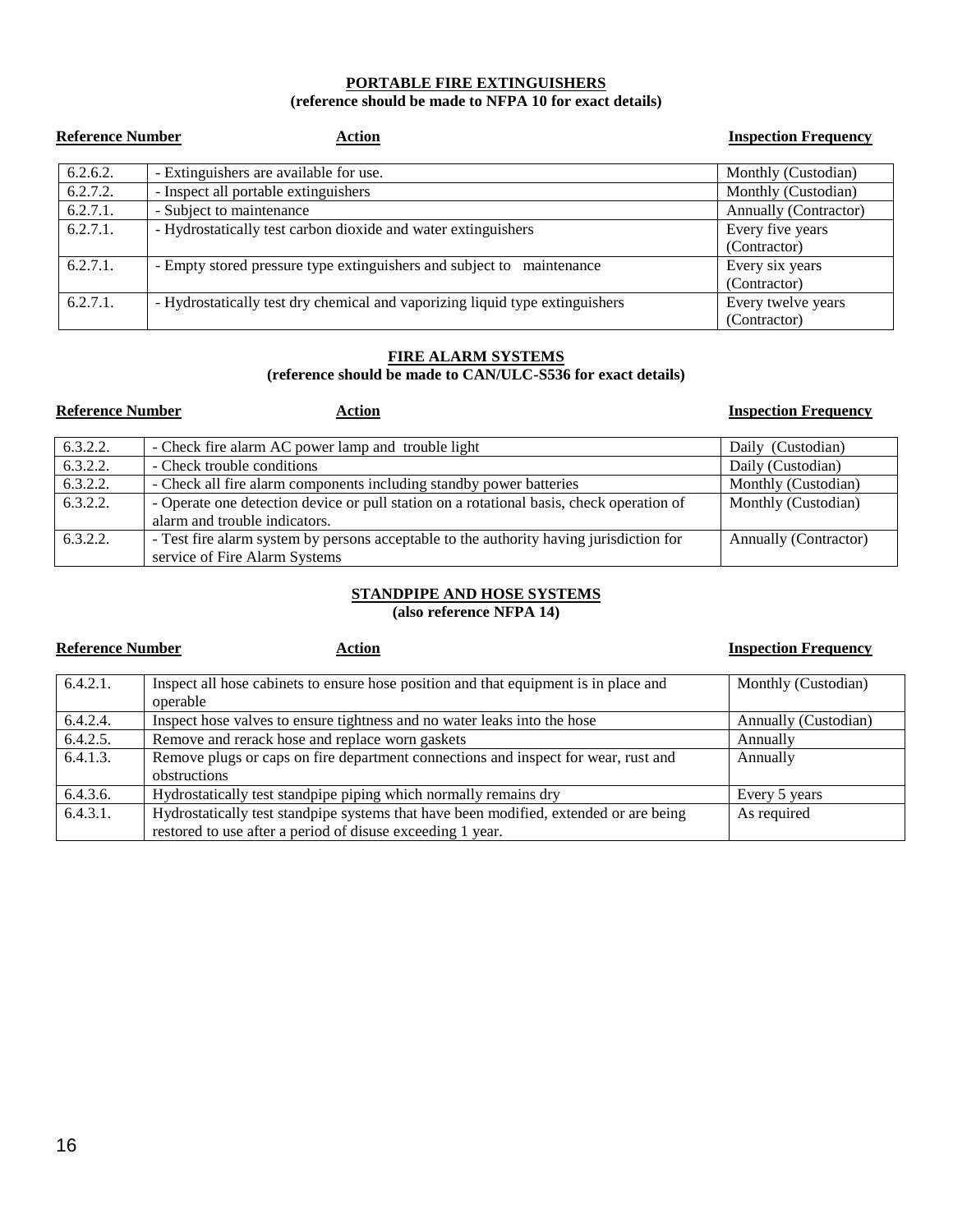## **SPRINKLER SYSTEMS**

#### **(also reference NFPA 13)**

| <b>Reference Number</b> | Action                                                                                             | <b>Inspection Frequency</b>    |
|-------------------------|----------------------------------------------------------------------------------------------------|--------------------------------|
| 6.5.4.5.                | -Check that unsupervised sprinkler system control valves are open                                  | Weekly (Staff)                 |
| 6.5.3.2.                | -Check that air pressure on dry pipe systems is being maintained                                   | Weekly (Staff)                 |
| 6.5.5.2.                | -Test sprinkler alarms using alarm test connection                                                 | Monthly (Contractor)           |
| 6.5.5.7.                | -Test sprinkler supervisory transmitters and waterflow devices                                     | Every 2 Months<br>(Contractor) |
| 6.5.5.7.                | -Test supervisory switches and other sprinkler and protection system supervisory devices           | Every 6 Months<br>(Contractor) |
| 6.5.3.1.                | -Check exposed sprinkler system pipe hangers                                                       | Annually (Contractor)          |
| 6.5.3.4.                | -Check all sprinkler heads are free of damage, corrosion, grease, dust, paint                      | Annually (Contractor)          |
| 6.5.4.3.                | -Inspect dry pipe priming levels                                                                   | 3 Months (Contractor)          |
| 6.5.4.4.                | -Remove plugs or caps on fire department connections and inspect for wear, rust or<br>obstructions | Annually (Contractor)          |
| 6.5.5.3.                | -Test waterflow on wet sprinkler systems using the most hydraulically remote test<br>connection    | Annually (Contractor)          |
| 6.5.5.4.                | -Trip-test dry pipe valves to ensure proper operation of system                                    | Annually (Contractor)          |
| 6.5.5.5.                | -Test flow of water supply using main drain valve                                                  | Annually (Contractor)          |
| 6.5.4.2.                | -Inspect dry pipe systems for obstructions and flush as necessary                                  | Every 15 years<br>(Contractor) |
| 6.5.3.3.                | -Check dry pipe valve rooms or enclosures during freezing weather                                  | As required                    |
| 6.5.4.1.                | -Inspect auxiliary drains to prevent freezing                                                      | As required                    |

## **EMERGENCY LIGHTING**

**(battery powered)** 

#### **Reference Number**

#### **<u>Action</u> Example 2 Inspection Frequency Inspection Frequency**

| 2.7.3.3(1) | -Check pilot lights for operation                            | Monthly (Custodian)          |
|------------|--------------------------------------------------------------|------------------------------|
| 2.7.3.3(2) | -Inspect batteries for connections and corrosion             | Monthly (Custodian)          |
| 2.7.3.3(3) | - Test function on failure of power                          | Monthly (Custodian)          |
| 2.7.3.3(3) | - Test for duration equal to design criteria                 | <b>Annually (Contractor)</b> |
| 2.7.3.3(4) | - Test charging system                                       | <b>Annually (Contractor)</b> |
| 2.7.3.3.   | -Full annual inspection of the system by a qualified person. | Annually (Contractor)        |

#### **MEANS OF EGRESS**

| <b>Reference Number</b> | Action                                                                  | <b>Inspection Frequency</b> |
|-------------------------|-------------------------------------------------------------------------|-----------------------------|
| 2.2.3.4.                | -Inspect all doors in fire separations                                  | Monthly (Custodian)         |
| 2.2.3.4.                | -Check all doors in fire separations to ensure they are closed          | As required (Custodian)     |
| 2.7.3.1.                | -Maintain exit signs to ensure they are clear and legible               | As required (Custodian)     |
| 2.7.3.2.                | -Maintain exit lights to ensure they are illuminated and in good repair | As required (Custodian)     |
| 2.7.1.7.                | -Maintain corridors are free of obstructions                            | As required (Custodian)     |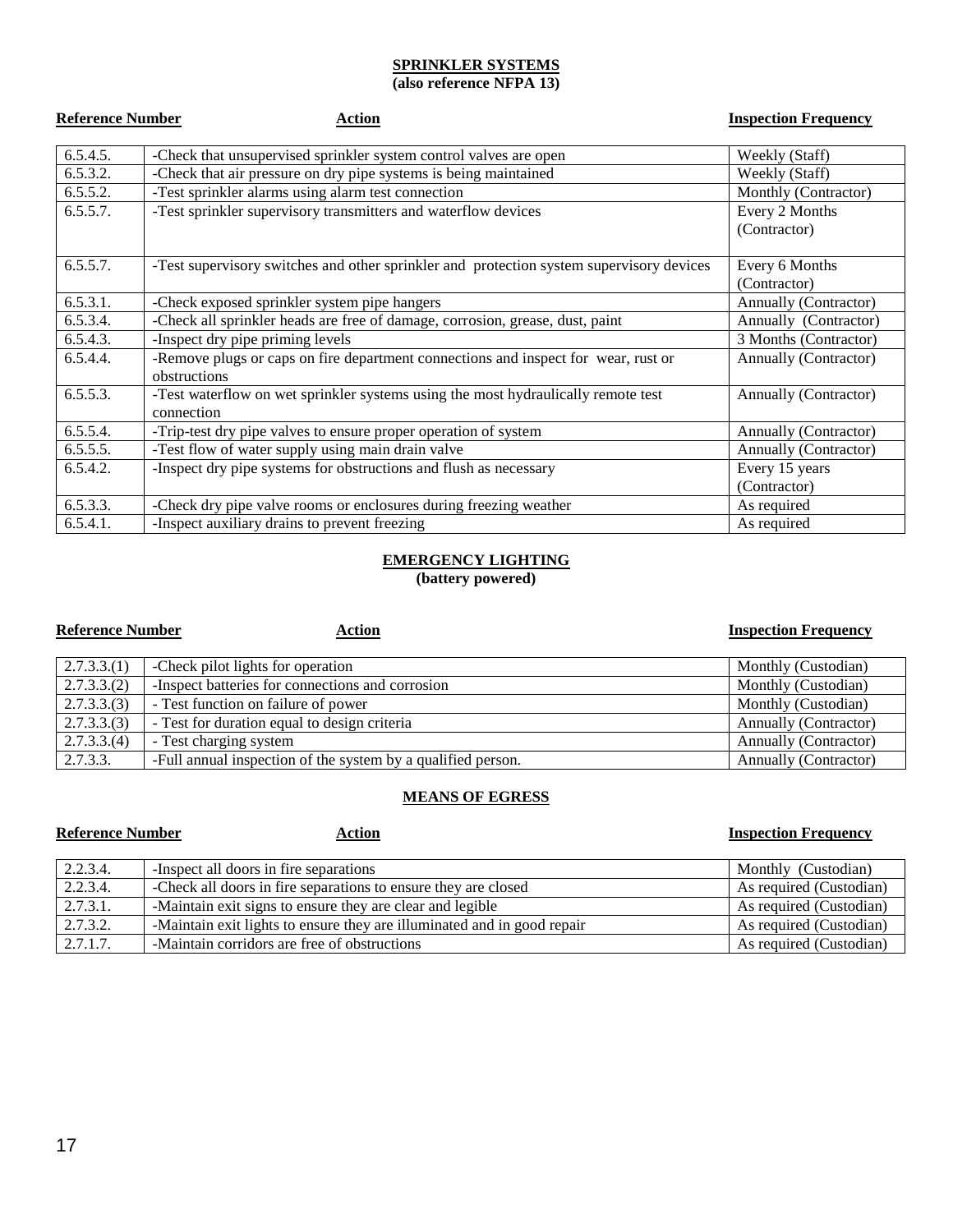#### **FIRE DEPARTMENT ACCESS**

| <b>Reference Number</b> | Action                                                                                             | <b>Inspection Frequency</b> |
|-------------------------|----------------------------------------------------------------------------------------------------|-----------------------------|
| 2.5.1.3.                | - Ensure streets, yards and private roadways provided for fire department access are kept<br>clear | Daily (Staff)               |

## **WATER SUPPLIES FOR FIRE PROTECTION**

 **(also reference NFPA 25)** 

| <b>Reference Number</b> | Action                                                                                       | <b>Inspection Frequency</b> |
|-------------------------|----------------------------------------------------------------------------------------------|-----------------------------|
| 6.6.1.1.                | - Private and public water supplies for fire protection installations shall be maintained to | Annually (Contractor)       |
|                         | provide required flow under fire conditions                                                  |                             |
| 6.6.1.2(1)              | - Control valves shall be checked to ensure they are in the open position                    | Weekly (Custodian)          |
| 6.6.1.2(2)              | - Valves that are locked open or electrically supervised shall be inspected                  | Monthly (Custodian)         |
| 6.6.1.3.                | - Water supply maintained free from ice accumulation                                         | As Required (Custodian)     |

#### **FIRE PUMPS**

**(also reference NFPA 25)** 

| <b>Reference Number</b> | <b>Action</b>                                                                                                       | <b>Inspection Frequency</b> |
|-------------------------|---------------------------------------------------------------------------------------------------------------------|-----------------------------|
| 6.6.3.1.                | - Check water level                                                                                                 | Weekly (Custodian)          |
| 6.6.3.2.                | - Check temperature of pump rooms during freezing weather                                                           | Daily (Custodian)           |
| 6.6.3.3(1)              | - Operate fire pump at rated speed                                                                                  | Weekly (Custodian)          |
| 6.6.3.3(2)              | - Inspect discharge pressure, suction pressure, lubricating oil level, operative condition of                       | Weekly (Custodian)          |
|                         | relief valves, priming water level and general operating conditions                                                 |                             |
| 6.6.3.4(1)              | - Internal combustion engine fire pumps shall be operated to bring the engine up to normal<br>operating temperature | Weekly (Custodian)          |
| 6.6.3.4(2)              | - Inspect storage batteries, lubrication systems, oil and fuel supplies                                             | Weekly (Custodian)          |
| 6.6.3.5.                | - Test fire pump at full rated capacity to ensure they are capable of delivering the rated                          | Annually (Contractor)       |
|                         | flow                                                                                                                |                             |

#### **(also reference NFPA 25) HYDRANTS**

| <b>Reference Number</b><br>Action |                                                                  | <b>Inspection Frequency</b> |
|-----------------------------------|------------------------------------------------------------------|-----------------------------|
| 6.6.4.1.                          | - Hydrants shall be maintained in operating condition            | As Required                 |
|                                   |                                                                  | (Custodian)                 |
| 6.6.4.2.                          | - Maintain hydrants free of snow and ice accumulations           | As Required (Custodian)     |
| 6.6.4.3.                          | - Maintain hydrants free from obstructions and available for use | As Required (Custodian)     |
| 6.6.5.                            | - Private Hydrants to be inspected by a qualified person.        | Annually (Contractor)       |
| 6.6.5.8.                          | - A record of hydrant flow shall be kept                         | Custodian                   |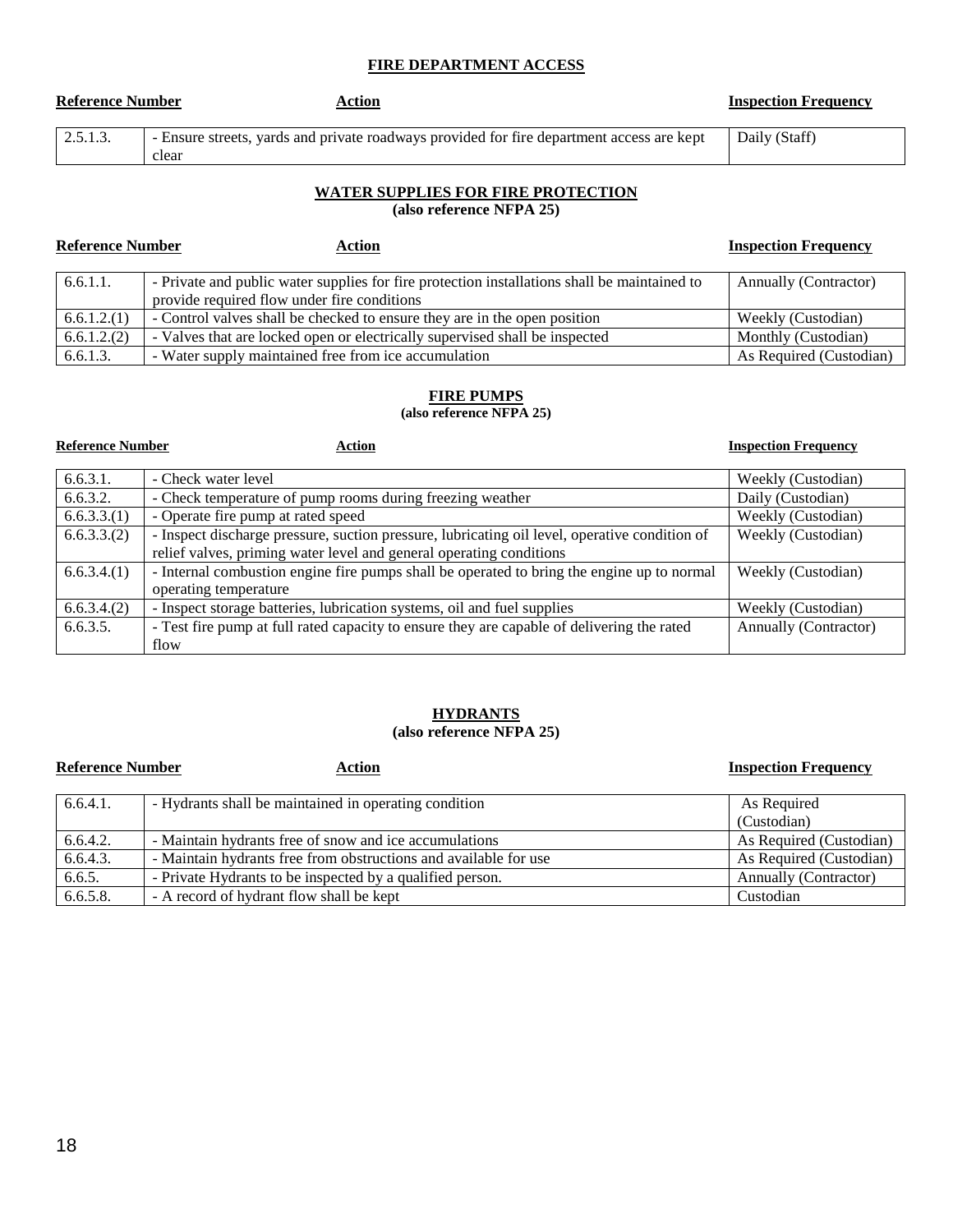## **EMERGENCY GENERATOR**

 **(reference CSA C282 -2005 for exact details)** 

| <b>Reference Number</b><br>Action |                                                                                             | <b>Inspection Frequency</b> |
|-----------------------------------|---------------------------------------------------------------------------------------------|-----------------------------|
|                                   |                                                                                             |                             |
| C282 11.1.2                       | -A permanent log of all maintenance and testing shall be maintained on site                 | Custodian                   |
| C <sub>2</sub> 82 11.5.2          | - Weekly inspections and tests shall be performed as specified in Table 2, CSA C282         | Weekly (Custodian)          |
| C <sub>2</sub> 82 11.4            | -The emergency electrical power supply system shall be completely tested as specified in    | Monthly (Custodian or       |
|                                   | Table 3, CSA C282 at least once per month, including a 30% full load test for 60 minutes    | Contractor)                 |
| C <sub>282</sub> 11.3             | -The emergency generator set shall be subjected annually to a 2 hour full load test and all | Annually (Contractor)       |
|                                   | inspections, tests and maintenance contained in Table 5 performed                           |                             |
| 6.7.1.2.                          | Provide instructions for starting and switching generators, where this is not automatic.    | Owner                       |
| 6.7.1.4.                          | -The amount of fuel connected to the emergency power system shall be sufficient to          | Custodian                   |
|                                   | operate the engine for at least 2 hours.                                                    |                             |
| 6.7.1.5.                          | -Liquid fuel storage tanks shall be drained and refilled with fresh fuel at least every 12  | Custodian                   |
|                                   | months which may be achieved through the normal test program throughout the year            |                             |
| 2.7.3.3.                          | Emergency lighting units shall be inspected and tested in conjunction with the monthly      | Monthly (Custodian)         |
|                                   | testing of the emergency power system to ensure proper function.                            |                             |

#### **KITCHEN HOOD & EXTINGUISHING SYSTEM**

 **(reference NFPA 96 for exact details)** 

| <b>Reference Number</b> | Action                                                                                                                                                                                   | <b>Inspection Frequency</b>                                    |
|-------------------------|------------------------------------------------------------------------------------------------------------------------------------------------------------------------------------------|----------------------------------------------------------------|
| NFPA 96                 | -All appliances are covered by the hood to adequately capture grease vapors                                                                                                              | Daily (Staff)                                                  |
| NFPA 96                 | -All gas and electric appliances automatically shut down upon activation of extinguishing system                                                                                         | 6 Months (Contractor)                                          |
| NFPA 96                 | -Cooking appliances are only operated when exhaust system actuated with all filters in place                                                                                             | Daily                                                          |
| NFPA 96                 | -All maintenance and testing of extinguishing systems performed including changing all fusible<br>links                                                                                  | 6 Months (Contractor)                                          |
| NFPA 96                 | - Hoods, filters, fans, ducts, and other appurtenances shall be cleaned to remove combustible<br>contaminants prior to surfaces becoming heavily contaminated with grease or oily sludge | 3 Months or more often if<br>necessary<br>(Contractor & Staff) |
| NFPA 96                 | - Manual pull station for actuating extinguishing system visible and accessible at all times                                                                                             | Daily (Staff)                                                  |
| NFPA 96                 | - Appliances are aligned with extinguishing system nozzles after cleaning                                                                                                                | As necessary (Staff)                                           |
| NFPA 96                 | -Class K or 40BC back-up extinguisher clear and accessible at all times                                                                                                                  | Daily (Staff)                                                  |
| 2.6.1.13.               | -Exhaust and fire protection systems to be maintained in accordance with NFPA 96.                                                                                                        | Owner                                                          |
| 2.6.1.14.               | -Instructions for system operation are to be posted and included in the fire safety plan.                                                                                                | Owner                                                          |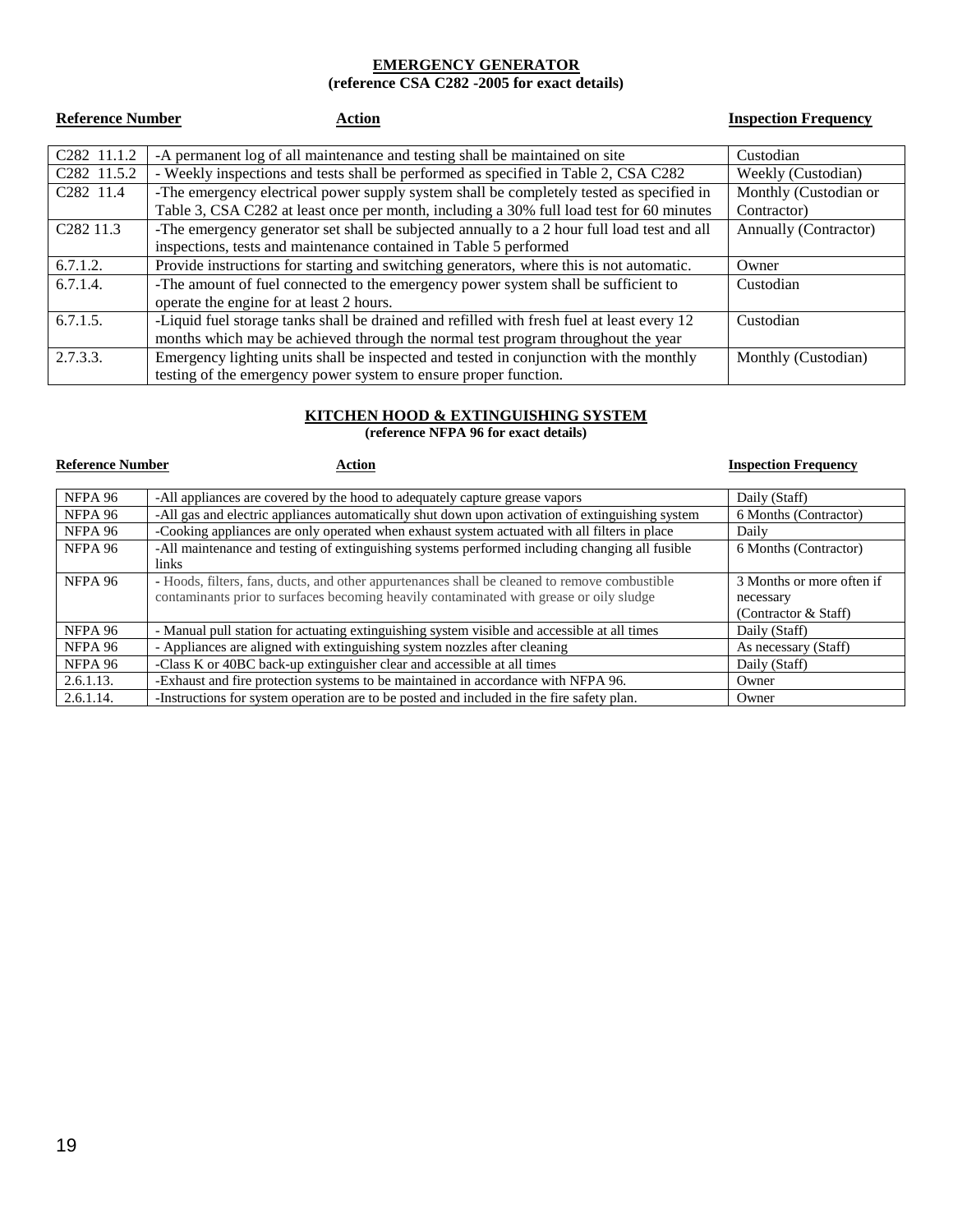## <span id="page-19-0"></span>**Building Diagrams**

The drawing must be made in a legible format. Although not required to be drawn to scale, approximate ratios should be maintained. The drawing must as a minimum include:

- Site Plan Showing hydrants, Siamese connections, fire routes, etc…
- Typical Floor layout.
- Atypical floors require their own drawing.
- Fire Alarm Panel Location and the location of other life safety systems as required.
- Utility Shut Off
- **•** Exit Stairs
- Exit doors
- Furnace / HVAC location

#### **Only LEGIBLE drawings will be accepted.**